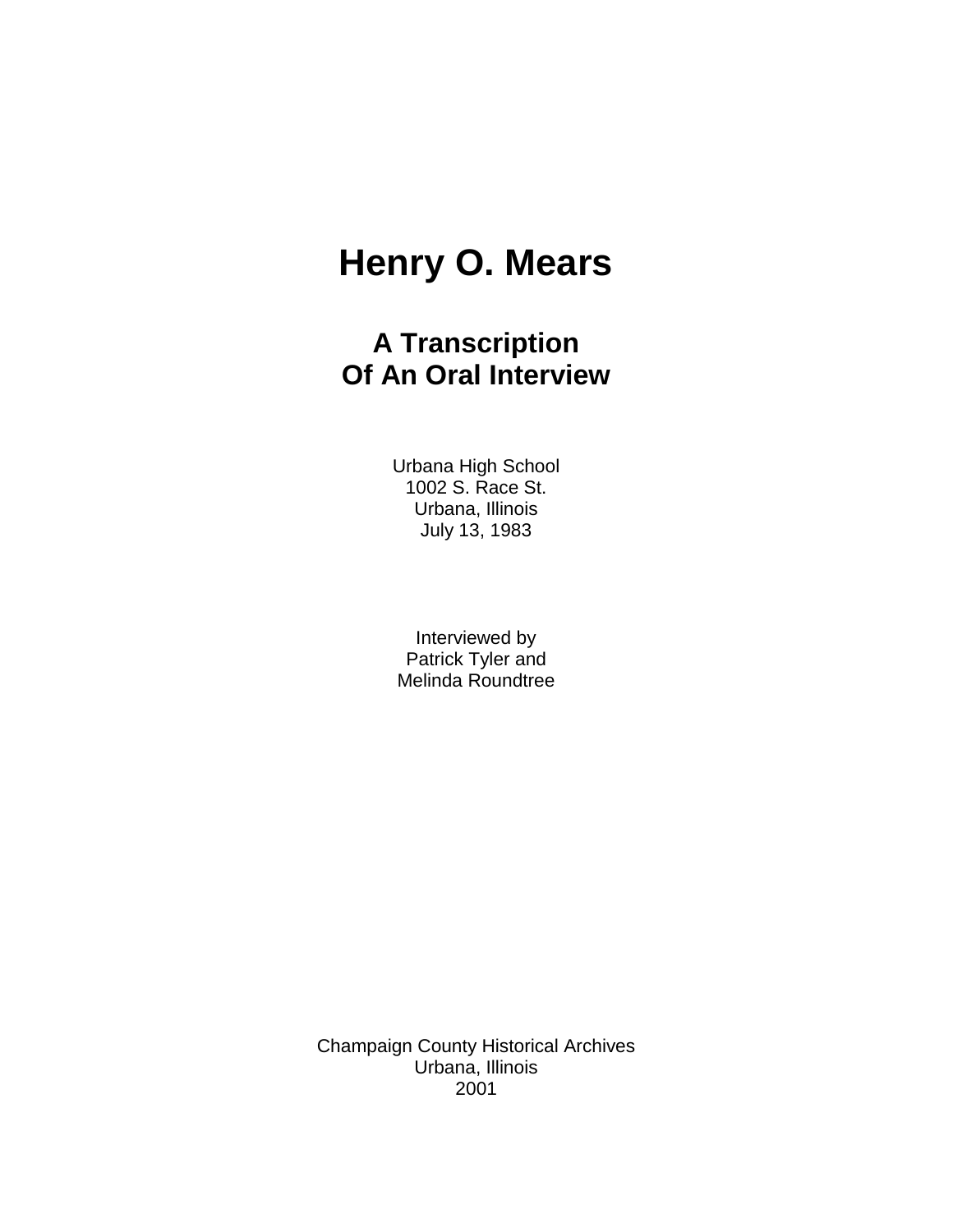#### **Introduction**

This interview is with Dr. Henry O. Mears, the present associate principal of Urbana Senior High School in Urbana. After this interview, Dr. Mears was named principal of the Urbana Junior High School, taking the place of Dr. Charles Young. Dr. Mears has been in this community since September 9, 1965.

This interview is being conducted on July 13, 1983, in his office at Urbana Senior High School, 1002 S. Race, Urbana. The interviewers are Patrick Tyler and Melinda Roundtree, representing the Urbana Free Library Archives department.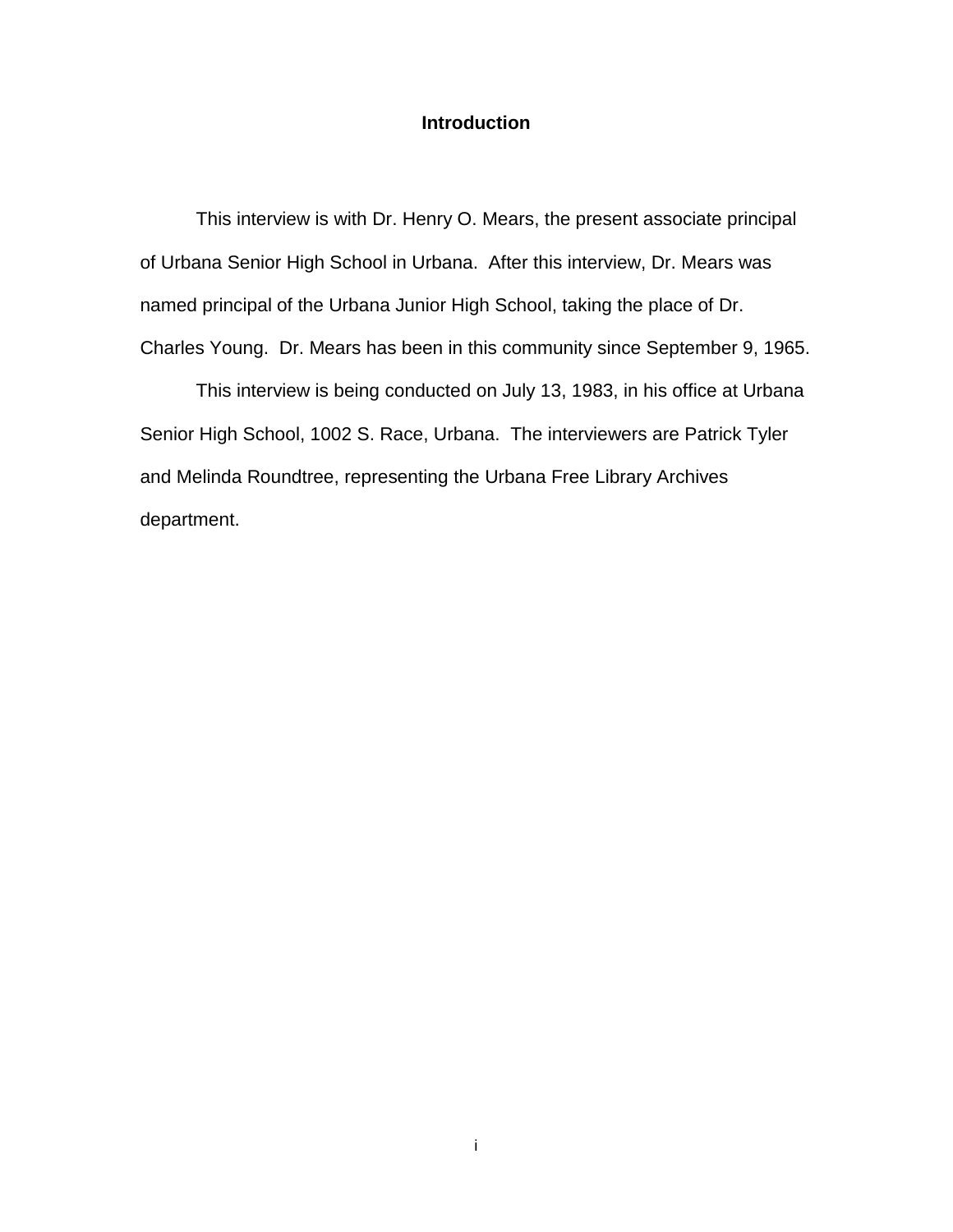**Henry O. Mears Interview TAPE 1, SIDE A**

Mears: I was born into a family, I don"t know if you want that information, born into a family of six kids, a father who was an unskilled laborer, a mother who was a household cook and whose employment was cooking for a white family.

Tyler: First we"d like to ask you about your childhood, your childhood experiences, you know, how was life growing up in North Carolina?

Mears: Life, as a kid, I had a unique experience. I think it was pleasant, while at the same time there were some unpleasantries. Keep in mind that in the early forties, okay, and also fifties until I left the community to go on to school, is that North Carolina at that time was a segregated ― I mean, today we call it racism ― but it was a segregated community. I mean, blacks on one side of the tracks, whites on the other side of the tracks, blacks went to one kind of school, whites went to another kind of school. Blacks went into the back door while whites went into the front door. I mean this was the whole Jim Crow type, and the whole race, black-white relationship in the South. Those were a lot of unpleasantries for me simply because blacks at that time and particularly myself, were denied many things that I thought I was capable of doing.

Having to leave the streets a lot, having not been permitted to be downtown after six o'clock because I was black is simply another reason again is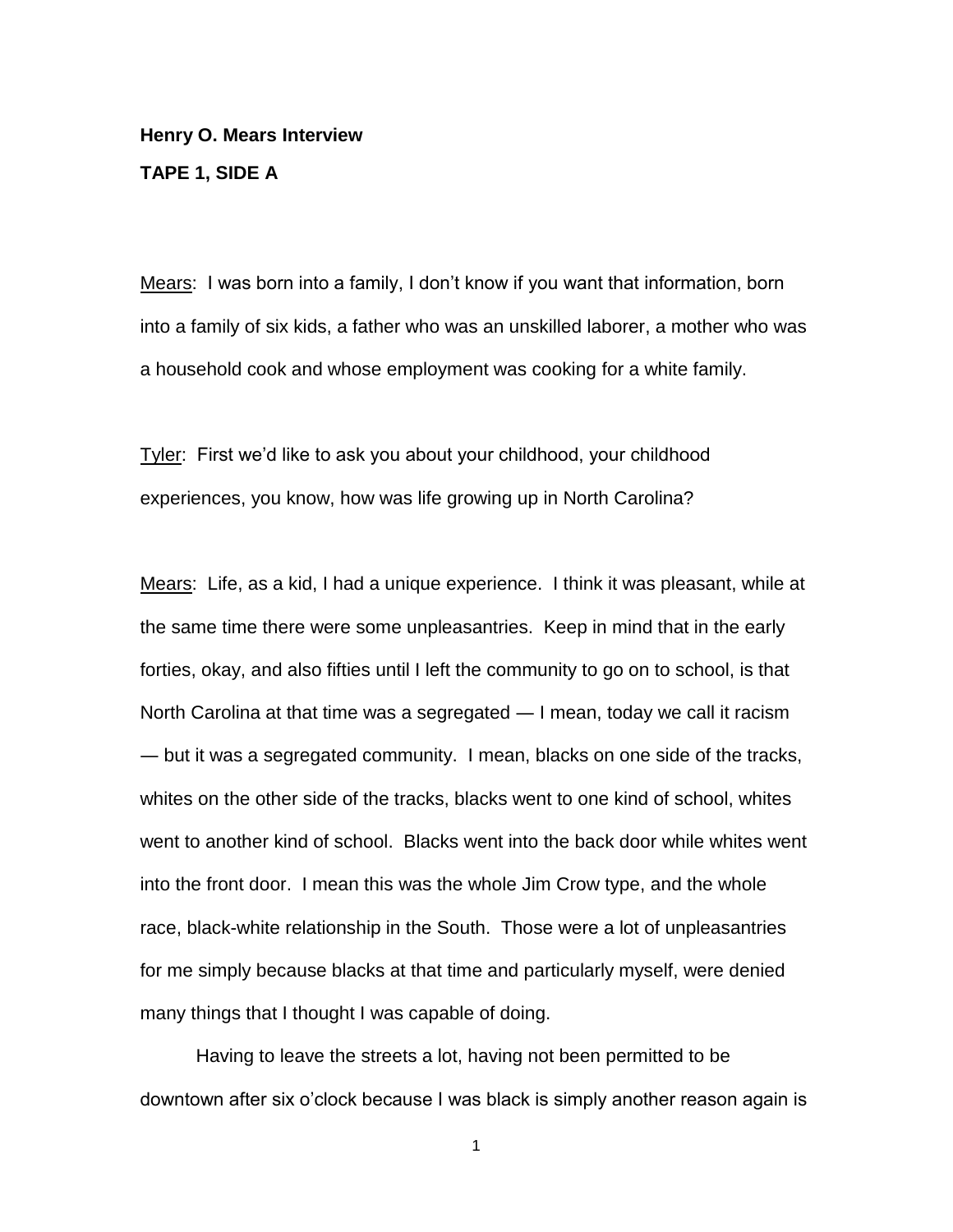that my town was heavy inundated with the Ku Klux Klansmen. I mean this was the headquarters for the Ku Klux Klan in that county, which also made it difficult and unpleasant. Of course, there's a lot things I learned from that community because I came to, I was forced to, given the economic situation and given the employment situation and given the status that blacks had at that time ― I was forced to seek other ways in terms of survival-type skills. And I learned a lot as an individual kid how to survive in that kind of environment, how to articulate my needs, and how to make sure that my needs are facilitated without having to violate what I saw as a social trend, a social policy, or even a social mandate in that community. It was difficult.

I can mention that one of the most unpleasant things that I"ve ever experienced ― having experienced all this segregation, having experienced the treatment by whites in terms of, you know, this whole black servitude as slavery that was still existing, to some extent still is in existence ― it is that I attended an elementary school in a three-room school. There were grades K through, first grade ― there was no such thing as "K" because we didn"t go to school in kindergarten ― okay, it was first grade through eighth grade, and that it was a three-room school, and all grades were located within those three rooms.

After leaving elementary school, I went on to high school which is twelve miles away to my town one way. It was a round trip, twenty-four miles. I experienced some real unpleasantries in that school because what I experienced, I was very accustomed to racial segregation. I was very accustomed to that, but what I wasn"t accustomed to was class segregation.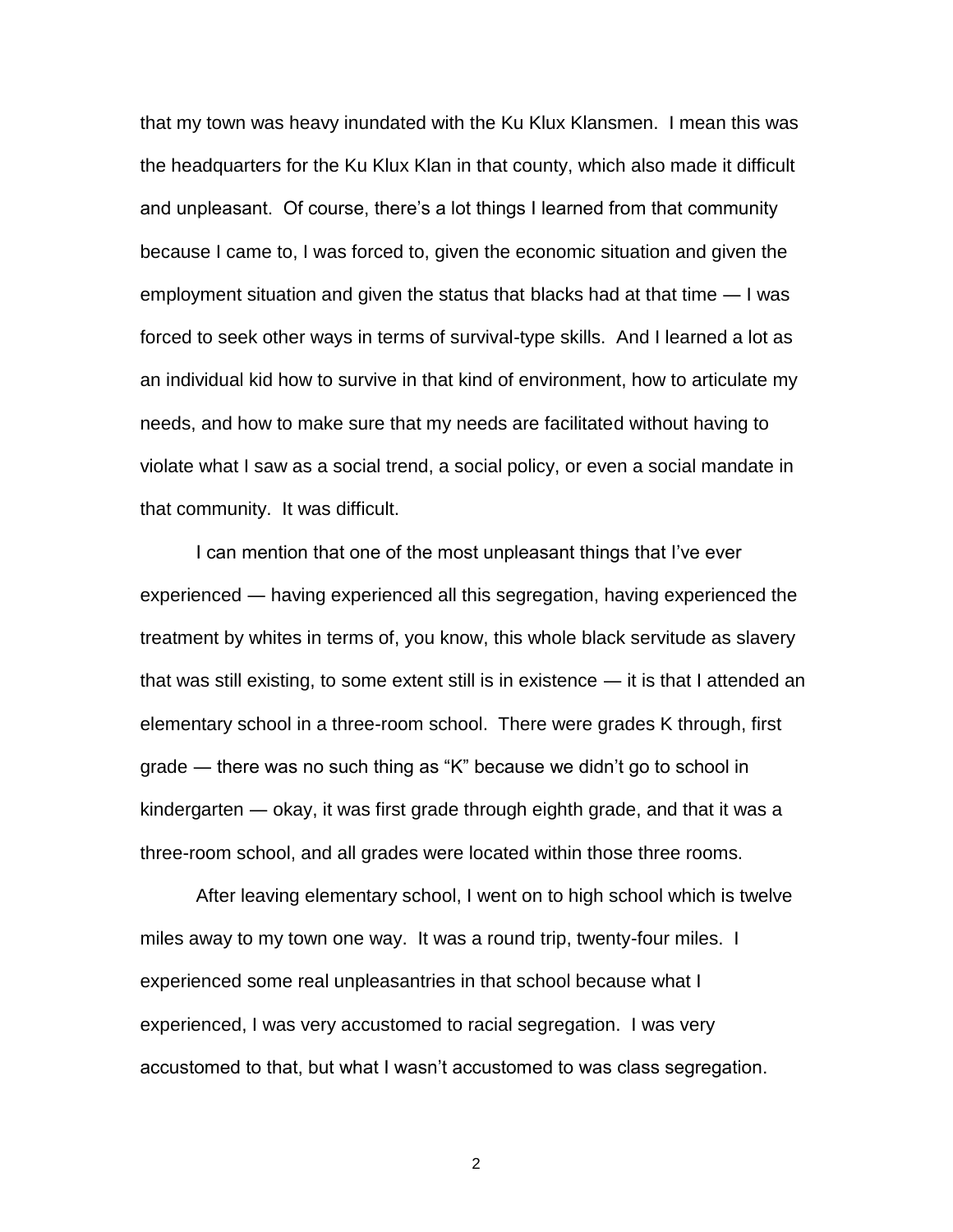Okay, so when I attended this high school, I find out that the city boys had more opportunities available to them than a little country boy like me who left twelve miles to go to the school. It was almost like we were of a different class, okay, and we did not fit, therefore. And we were not worthy, and we did not have anything valuable to offer, and this was an all-black setting.

To validate that, I was told by a black high school principal who was in charge of the West Side High School where I graduated at age fifteen through tenth grade. I elected to take an algebra class. That was my first experience with algebra, of course, I didn"t know anything about algebra, I mean, mathematics just kind of fascinated me. And I was in that class where at that time he was a teaching ― they had teaching principals, you know, you taught one class ― and his major was math. He taught math. I was in a class of all blacks remind you. The entire school was black. There were, and I can"t recall it, there were fifteen members of that class and, of course, there was one or two girls, but most were boys. He distributed at the first class meeting the algebra book, and I was the only student in that class that came from my hometown, or came in on the bus, okay, you know, from out of the city. He distributed every member of the class a textbook but me, and I told him he had forgotten me. I reminded him that I didn"t get a book, and he reminded me he had no intentions of giving me a book because this class, that particular class as he explained to me was for students who were going to make something of themselves, kids who were going on to college. And his perception of me having my background coming from where I came from meant that I had no intentions, nor did I have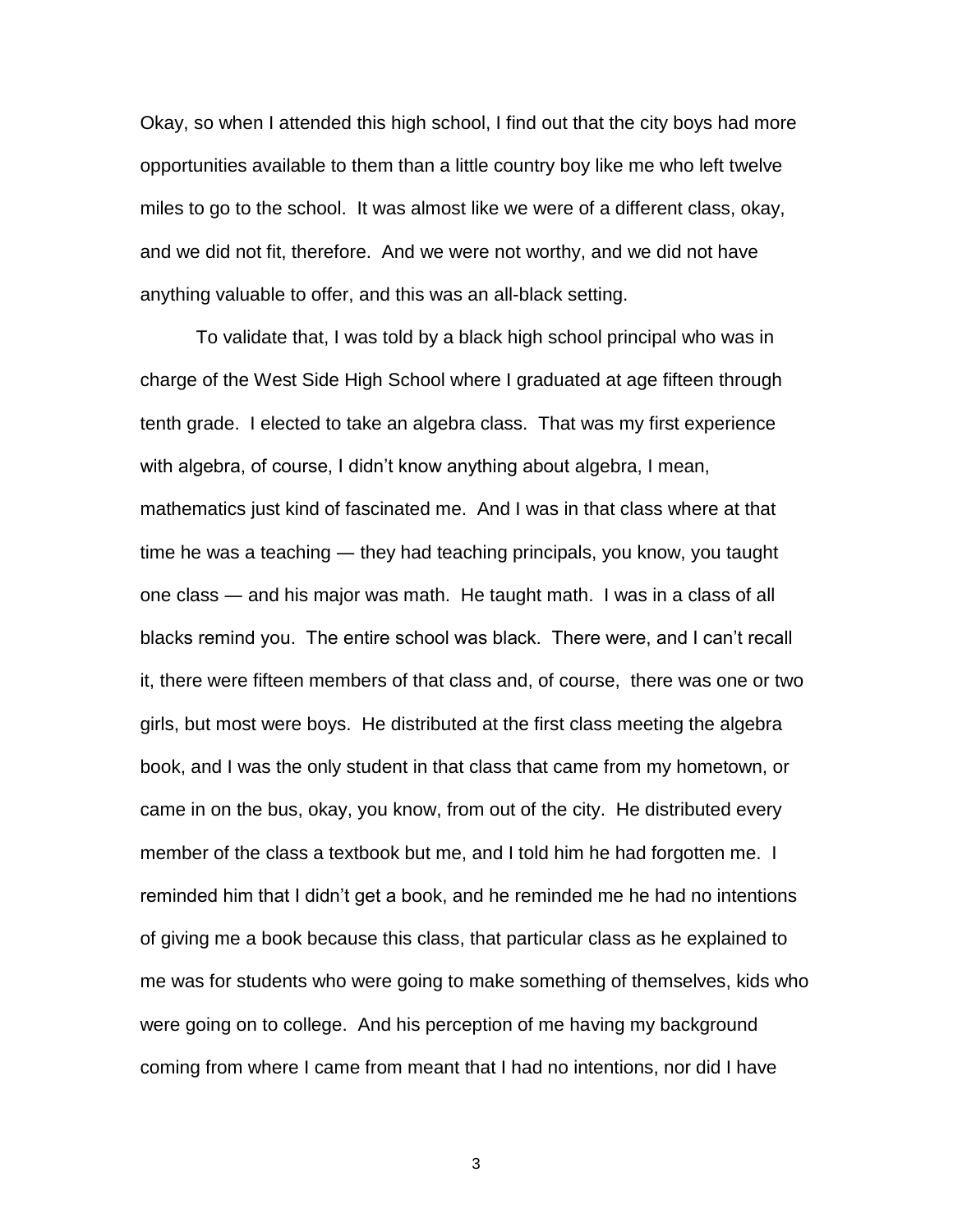anything to offer anybody in terms of going on to college. I was hurt, I mean I was very, very hurt. I mean I was hurt, hurt, okay?

Now that was both a deterrent for me, at the same time, it wind up being motivation for me. I quit school. Quit school. And I was gone away from school for three weeks, but I decided to some other kinds of The assemences I had outside the school that I did want to live with the rest of my life, neither was I going to try to survive, you know, or make a livelihood for myself when I thought I had more other things to offer. So anyway, I quit school, but I did come back. I didn"t take algebra because I wind up, you know, hating the stuff. But I did wind up finishing high school; I did go on to college; I did go on to get a master"s degree; and I did go on to get a Ph.D. degree, okay. And I did wind up taking, I was forced to deal with algebra when I was doing my Ph.D. program, okay, because I had to take research and statistics. Okay, and I wasn"t given the background for those types of statistics because you really had to have a strong algebra background, okay. But I managed to get through it with an "A," and that"s kind of complimentary to me having getting an A in statistics at the University of Illinois, where a significant high percentage of graduate students flunk. So it was to me, it was, somehow it operated in the reverse, it did turn around and it motivated me because I was determined to prove that point.

I guess that"s one of the most unpleasant. You know, having thinking that your worst enemy was the white man, when it turns out really in your life, it"s the black man, which I had a lot of confidence and I never did think I"d ever experience that, but I did, okay.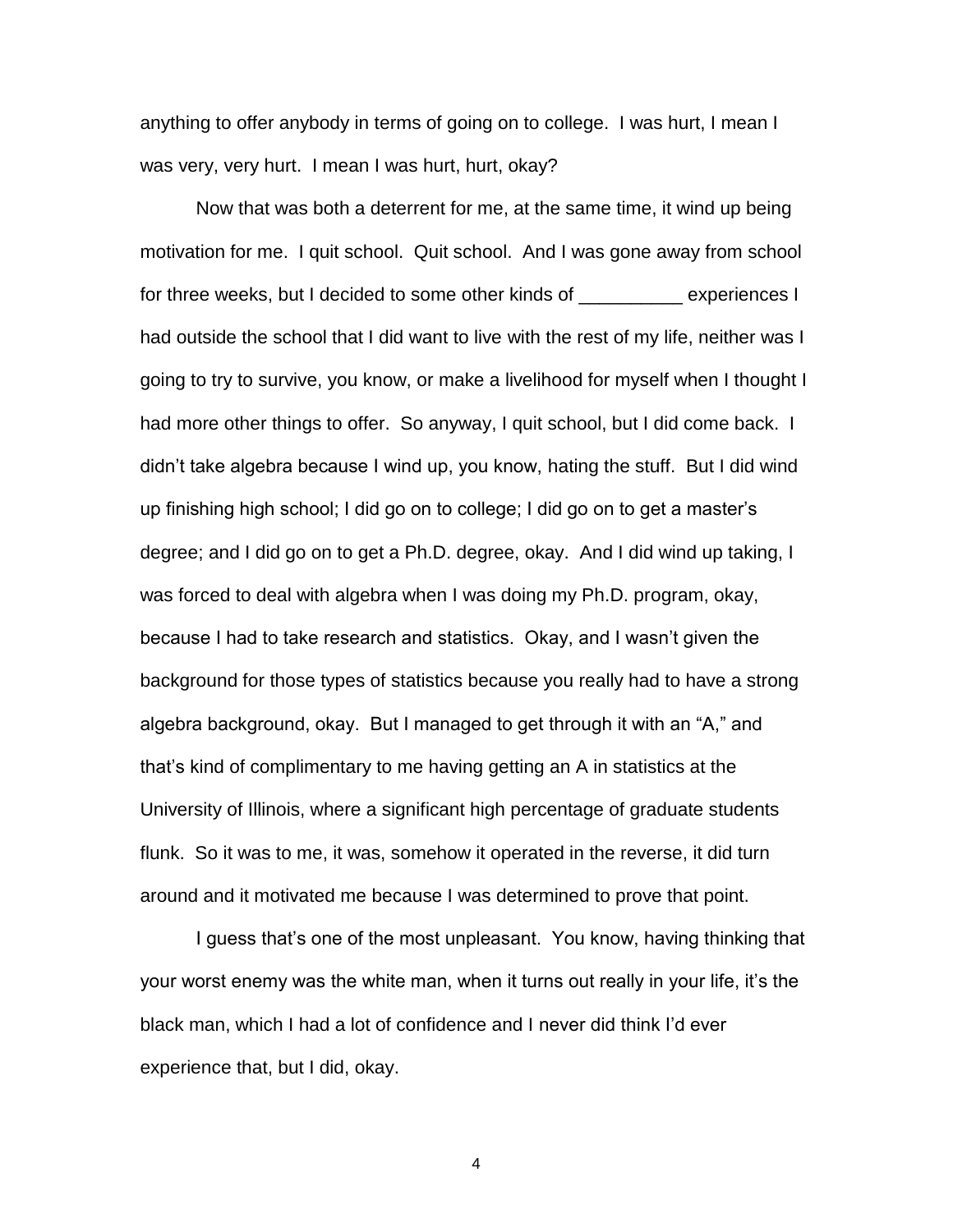Tyler: Well, could you tell us a little bit about your family background and brothers and sisters?

Mears: Well yes, I was, came up in a family, and I don"t wish to sound like at this point Cinderella or even a country pumpkin, but I came up in a family that was by any stretch of the imagination was destitute. Very poor family. But we were the kind of family who always operated independently. And we"d depend and we teamed with each other, okay, to survive all of the challenges that we had economically, the economical challenges we had.

Unfortunately, I was the first member of the family to go on and get a college degree of the entire Mears generation, black Mears, and most immediate black Mears generation to go on and get a college degree. The unfortunate thing is that I was probably one of the less brighter ones of the family. And I say that because there were, I had some bright, bright brothers. One sister who did wind up doing, getting nursing training. And I"m one of four boys. One kid, one brother of mine who is the next to oldest, wind up going into service, quit high school and went into service because he was hot about the experience, and he did experience the same thing I experienced at the same high school. Okay, we knew where we stood and where we stood in the eyes of those people who were at that school, was at nowhere. We had nothing to offer, therefore nobody spent anytime doing it, working with us.

And then I had another brother, and I don"t know if that was a rational excuse for him, who quit school in the ninth grade, who went on to . . . He"s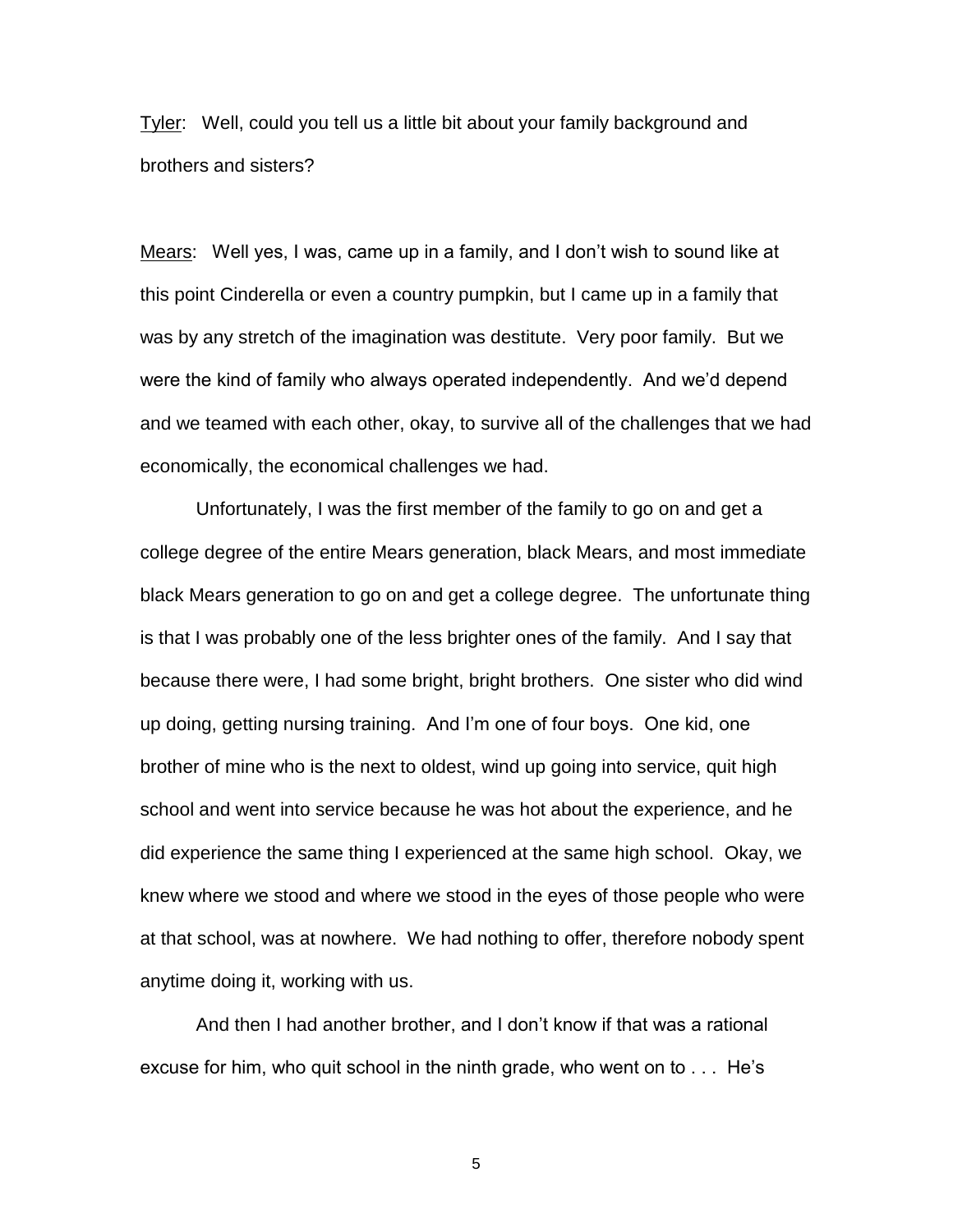working now for an airline and who is working in a skilled position and very successful. I have a younger brother which we all sort of pooled our resources to at least try to guarantee certain kinds of opportunities for him that who is now in law school at the University of North Carolina, and I think this is his last year of law school.

My parents right now are both, both are living. They"re relatively young parents. My father is only 62 years old, and my mother is 63 September, so they"re relatively younger parents. And I"m 42, so it"s, and I have a sister who"s 44. So my parents are relatively young. So. And what else can I say?

We had, one thing that we valued and that was the faith and the confidence, the trust and the love we had for each other. We valued that. We thoroughly valued that; we depended upon that. And we depended upon and we lived by the rule that no one is going to do a heck of a lot for you, okay. If you"re really going to be a successful individual at anything, at anything, regardless of what it is, okay, do your best at it. Operate with your best potential, put your best foot forward, and you got to do it with yourself. It"s ironic that I talk about stuff because I"m also right now going through some stuff, some changes with some ― I must say some black situation that I experienced even in my childhood, but I don't want to deal with that. But it is, it's quite  $a \ldots$ 

I had quite a remarkable family. It still is quite a remarkable family. We had a lot of self-pride, very independent, very independent. And we always believed that nothing is worth doing unless you want to sacrifice

to do it. That's when it becomes most valuable to you, that's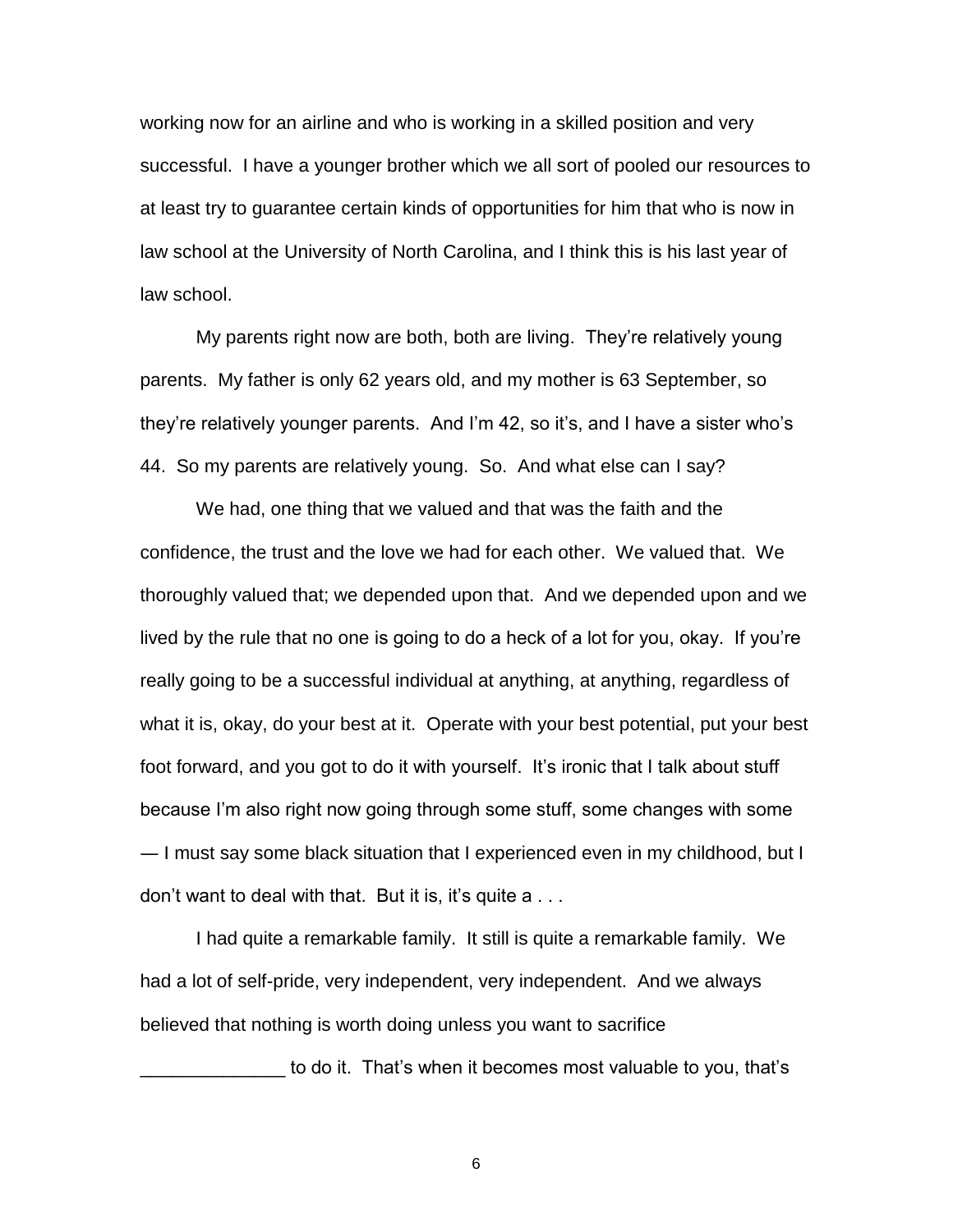when you try the most. It's not when you have had it given to you. Neither is when you have had to walk over the backs of others to achieve it. You have to deal with it honestly.

Tyler: Okay. What college did you graduate from?

Mears: I went on to Fayetteville State College, which is now Fayetteville State University. That was an all-teacher training college, and I entered in 1959, and got my bachelor"s degree from that school in elementary education in 1963. Again that was another thing, I was very proud of in myself. And think, I mean not boastfully, but I think I have a lot to be proud of. I worked my entire way through school, because I had no monetary resources, outside resources.

Tyler: How about your masters? Where did you receive that?

Mears: I completed a masters at the University of Illinois. And got my masters, I think it was in 1968. And after coming to Urbana and having taught in Urbana for a couple or three years, and the university was available, I had to go to the university to get my master"s degree, part-time work. I got my masters in "68.

I later went on back to school and I took a course here and a course there in a non-degree program. I wasn"t interested in going to a degree. And then later I did decide that I would pursue the doctorate degree, which again I did that part-time basis, and that was completed in 1982, last year.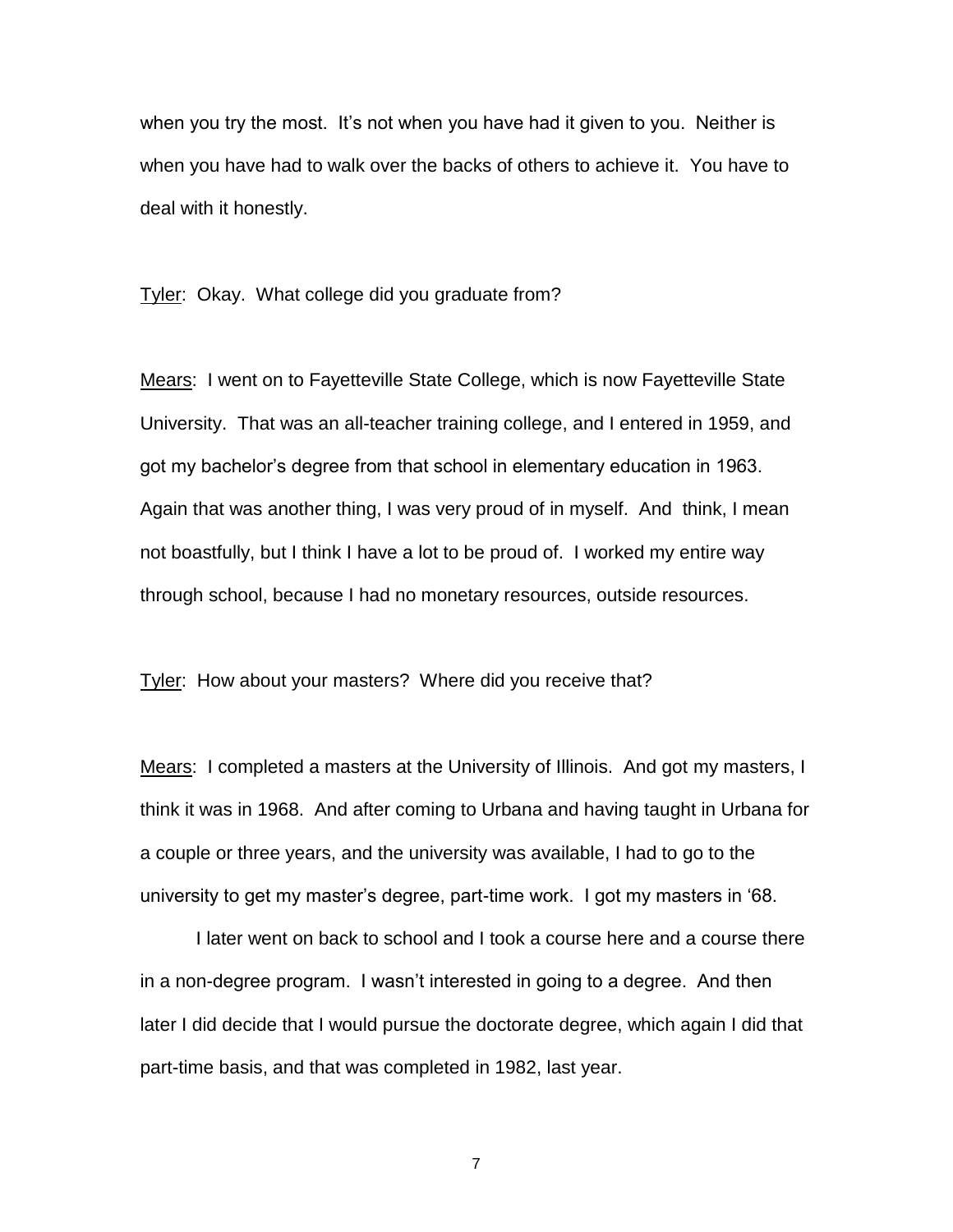Tyler: What motivated you to come to the Champaign area?

Mears: Interesting you would raise that question. After graduating from college, I guess I had, some people would call it at that time, "high ideals." Okay. For the simple reason I thought I had a lot to offer, okay, that even those in my rural area of North Carolina could not begin to appreciate, okay. And what I really wanted to do is to make sure that I had a broad experience, and feel things out for myself. And not only to test what I thought I had to offer, but at the same time, to see if that"s the direction I want to go.

Well I wind up going to Pennsylvania, Philadelphia, in which I worked for two years, and nothing had to do with the teaching at school. And one thing to another, I was involved as a truck driver, semi-truck driver and I got a chance to travel, etc. The other thing I was involved in a civil service job with the state unemployment office, you know, and finally came to Champaign-Urbana.

I was, I learned about Champaign-Urbana through a friend of mine who was in graduate school at the University of Illinois, okay, and who came back to visit me and who continuously tried to influence me to go back to graduate school, which at that point I was not interested in going because I didn"t see myself going to classroom and being a graduate teacher the rest of my life, at least until I felt comfortable with that"s what I wanted to commit myself to. I"m kind of a stubborn person, I need to make up my mind and once I commit myself to something I"m committed to it. I did come out and visit.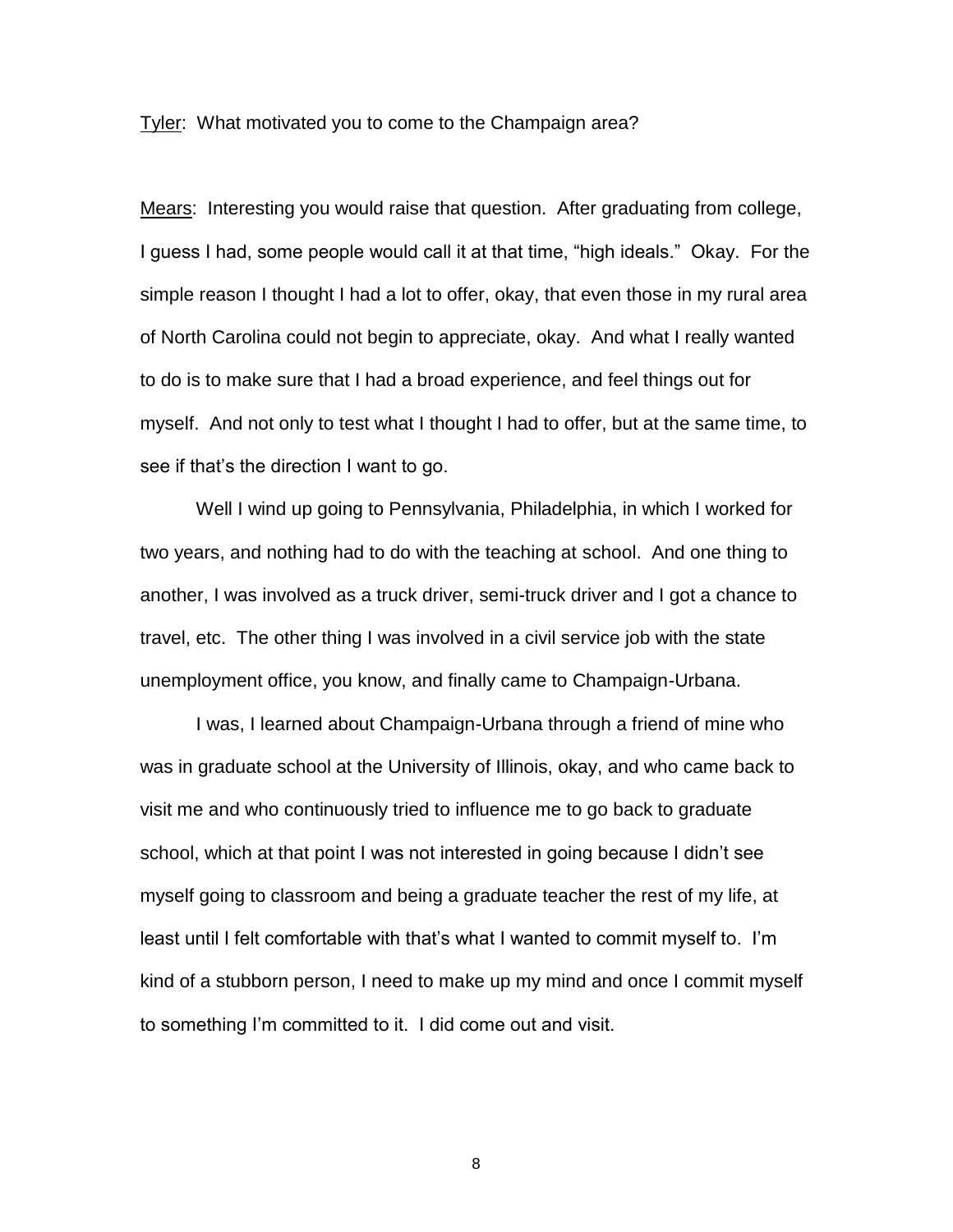I had an opportunity to talk at that time with the principal of King School who I was introduced to by this friend of mine who was in graduate school, and who is now a professor at the University of Illinois. And I talked with Dr. Bustard who was principal of King School and we had a long conversation about education, directions, and just trading and exchanging viewpoints. As it turned out he was informally interviewing me. He later introduced me to, at that time was director of personnel, Mr. King. And to make a long story short, after going through several formal interview sessions because Dr. Bustard apparently saw something in me that he wanted as a part of his staff, I was offered a job to teach at King School. And somehow, some way I wind up saying yes later and accepted a job at King School. And I taught there for three years and I left King School and I went into junior high school as assistant principal. And from the junior high school, of course, where I spent the first 10 years of my administration — the first nine or ten years of my administrative experience  $-1$  went to the high school \_\_\_\_\_\_\_\_\_\_\_\_\_\_\_\_\_\_\_.

Tyler: What year was it when you first came to Champaign?

Mears: Oh, in 1965. September 9, 1965.

Tyler: How was things, well, people in the black community when you first came?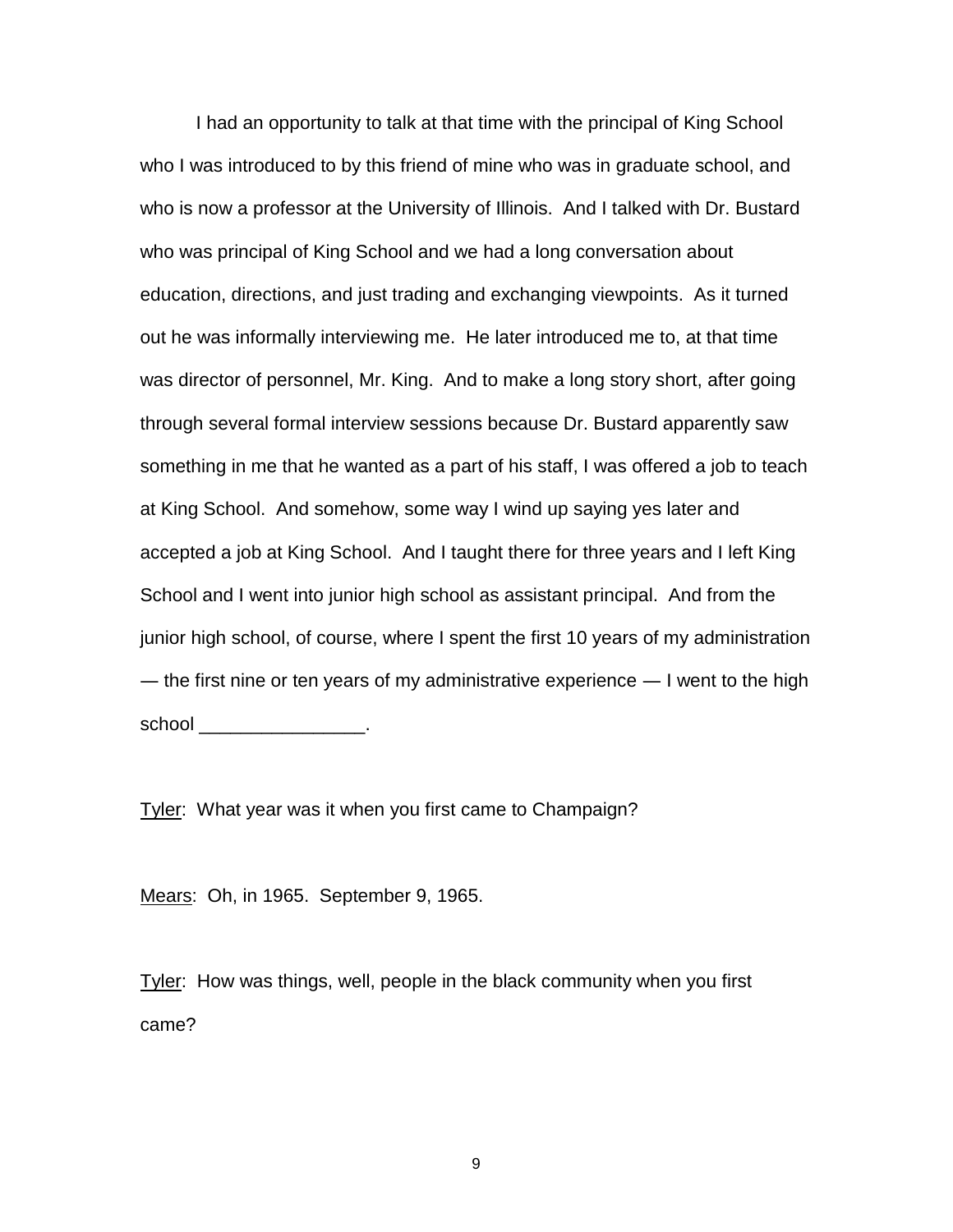Mears: Well, it was, it was not as visible, you know, in 1965 as the black community is now. And maybe so because the people as I saw was not as actively involved in what goes on around them. They did later become involved simply because of the social trends and the movements that happened across the country. That was in the late sixties, you know, "68 and "69 when things were hot, okay. People did become involved and I think that generated a lot of their concerns and \_\_\_\_\_\_\_\_\_\_\_\_\_\_\_\_\_\_\_. Initially when I first came to this city, it was very strange because most of the interaction that occurred in the black community, occurred in the black community had their ties with Chanute, Rantoul. Okay. So anybody who was new face in the community, it was subsequent was that you were an airman, or you came through Chanute, okay. There was little opportunities, at least from my standpoint, that had been available to blacks in some of the professional type jobs, such as teaching school. And you know there"s been the perception that we talked professionally ― that"s always been the syndrome ― a black, if you talk professionally they either look at you as . . . The first thing that comes in to mind is that you"re either a schoolteacher, you"re a barber, you"re a beautician, or you"re a minister. That used to be the categories of what they call black professionals and black business people, or you cook barbeque, whatever. But that, that was the perception of the black community, the black community not actively involved. There was a few people who were actively involved in some of the city politics, but it was relatively quiet, I should say. And it"s not to say they didn"t have concerns but the mechanisms have not been developed by which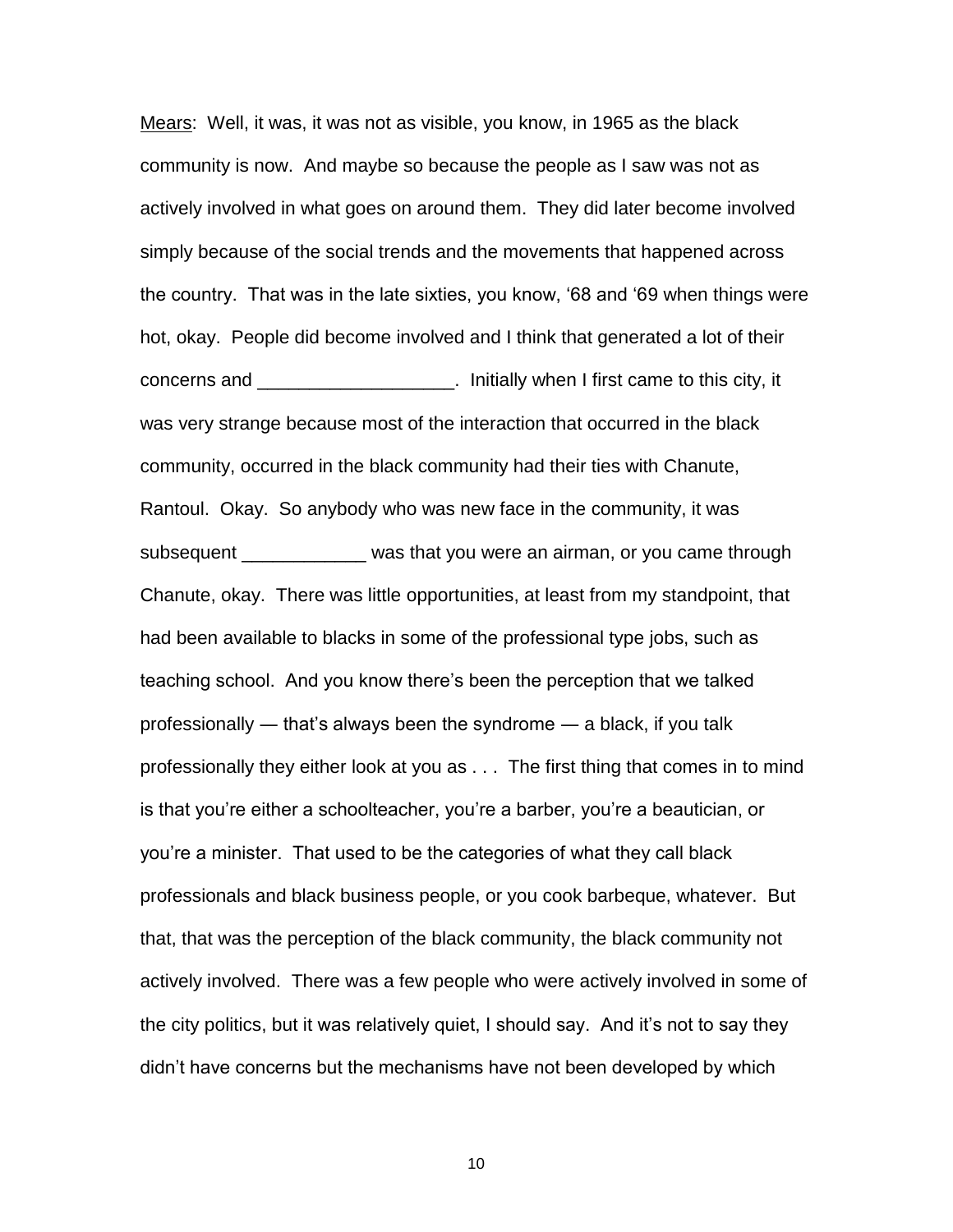those concerns were being articulated. \_\_\_\_\_\_ one or two sources available to them through the city council, particular in Champaign, and to some extent it was in Urbana. It was, you know, it"s hard to describe.

Tyler: How about during, you know, the, like you was talking about when things had got kind of hot during the civil rights movement.

Mears: Well, during the civil rights movement, and the Twin City, there was more active black involvement, okay. And that involvement on the part of adults was really precipitated simply because, or by or generated by the youth community because the youth began to form with their own gangs. And then they were more actively involved unfortunately, you know, they were almost at rivalry with each other. Not actively involved in a civil rights movement as a collective group, fighting in behalf of the civil rights movement for the most part they reinforced the perception of whites, you know, that we always fighting among ourselves and damaging ourselves, as opposed to fighting for the cause. But that was generated, and then later it was re-directed by some of the key concerned members of the black community, and re-directed into a more constructive thing.

Tyler: You was talking about your job as a teacher at King School. How was it? What grade did you teach?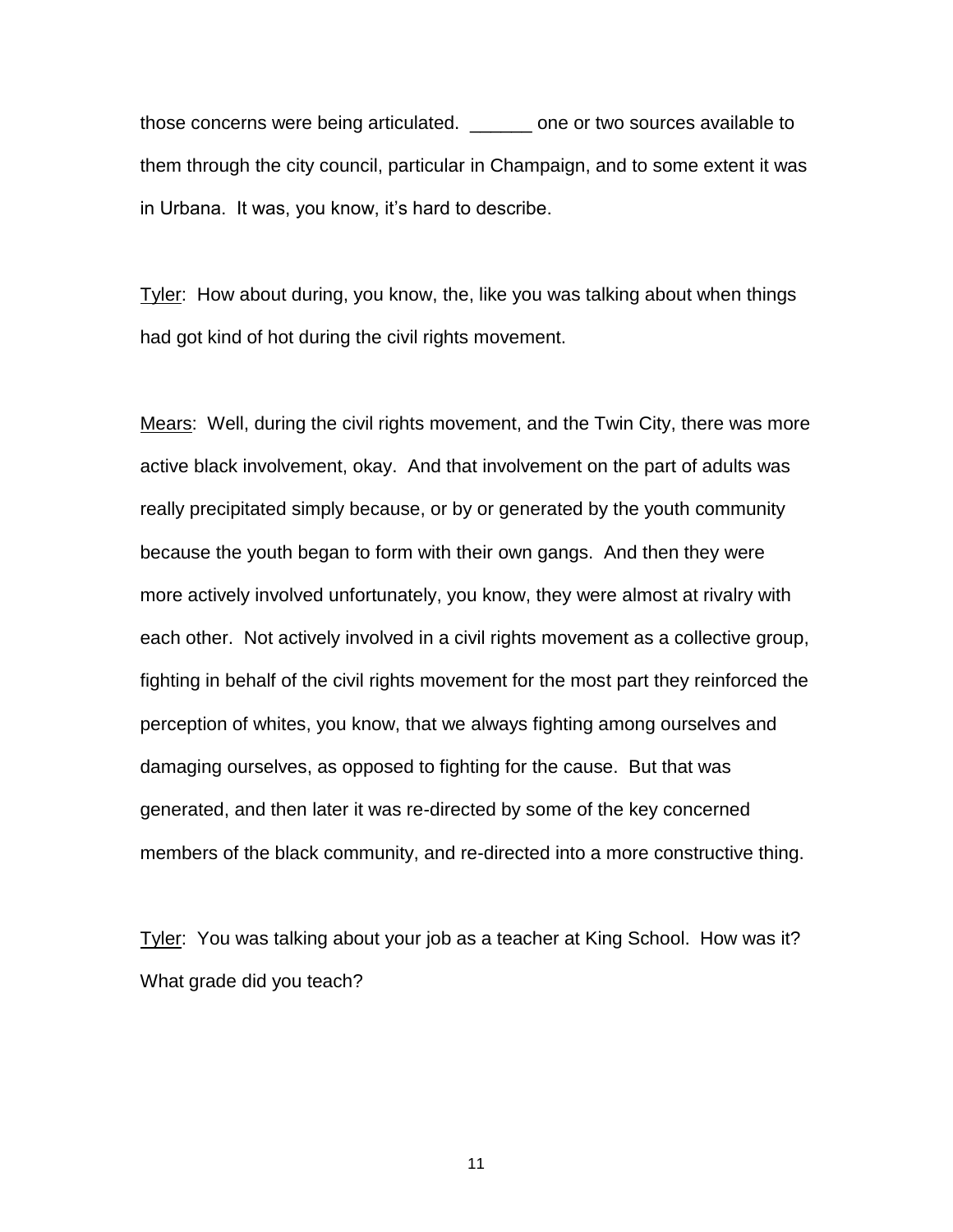Mears: My first assignment at King School I think I was employed as a sixthgrade teacher. At that time we had operated in groups, in teams, okay, the intermediate, the primary ― the primary, the middle primary, and the intermediate, the upper primary and the intermediate. And I was part of the intermediate team which taught across grades four, five, and six. My major responsibility was the language arts for the sixth. I was kind of\_\_\_\_\_\_ teaching sixth grade, language arts, social studies, and in the team approach I taught P.E. and science to fourth-, fifth-, and sixth-grade students, and that was my major teaching responsibility there. I enjoyed it. I thoroughly enjoyed it. I can"t, "cause I"ve had some pleasant experiences in both the junior and high school, but I guess it"s the context in which I put them in. It"s almost, I can"t. The experience at King School still stands out as one of the more memorable experiences, maybe because I first went into my teaching profession then. But it was a very memorable experience. The school was 99.9 percent black. I remember having classes of all black students. Students who had heard, but never knew what Chicago looked like, and I felt good that I had provided them with those kinds of experiences like with Chicago.

We didn't talk about the state Illinois history without touching the history of Illinois. We touched the monument in Springfield, we touched the Lincoln Memorial house, and that"s the way we had history, and that"s the way we taught and learned the history of Illinois. By the same token I had experiences, and I refrain from calling names, of students who came to me and couldn"t read, never knew what it was like to experience reading. And it was a joy to me, to see the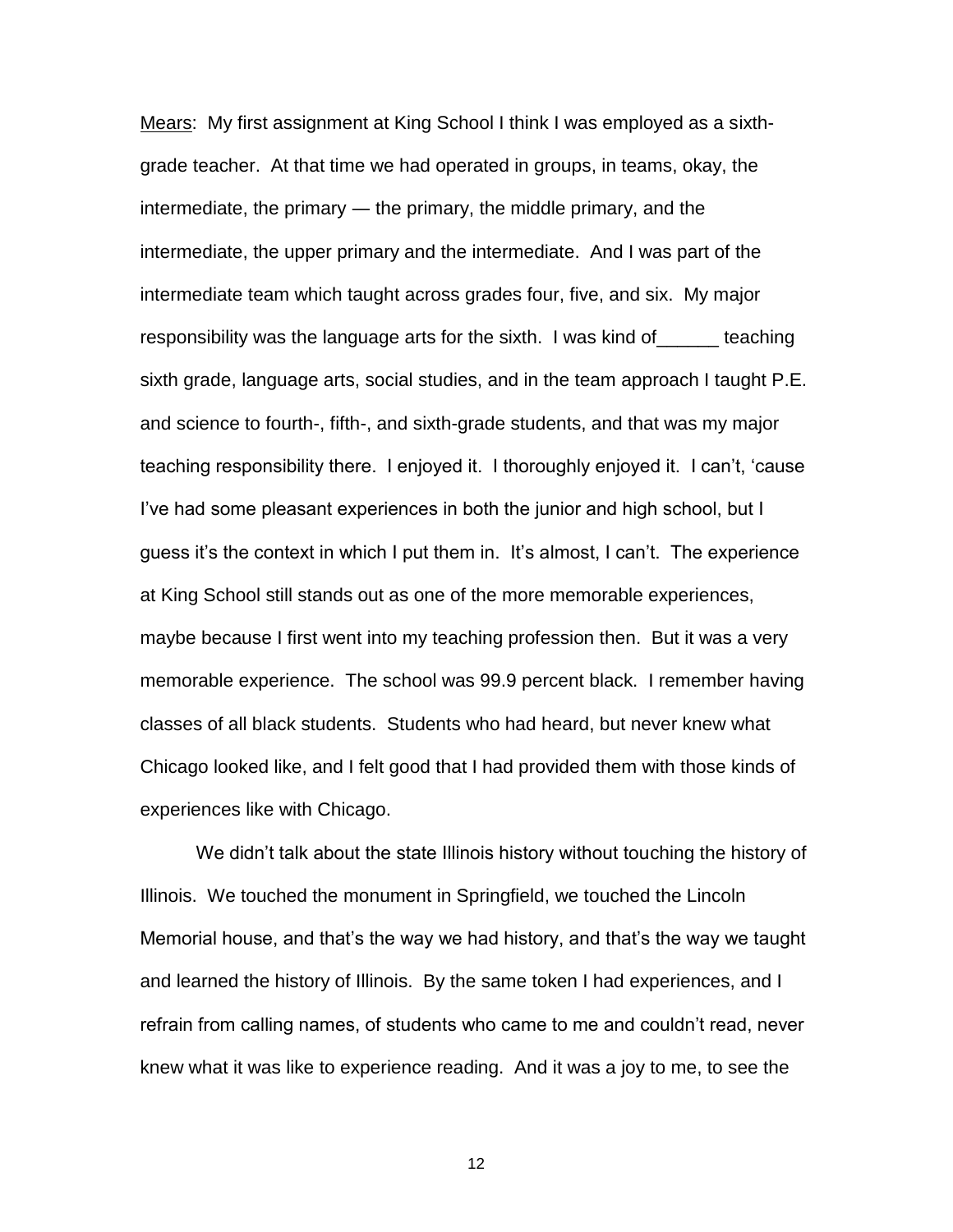joy on their face, having me work with them in reading and having learned certain reading concepts that they had never been taught before. Much of, I used to do a lot of Saturday morning tutoring at King School for anybody who was willing to come, and even adults that I worked with who couldn"t read. I mean, I"m saying it"s the most memorable experience because I feel that I do have a talent. I am fortunate that I do have a particular skill, whether it"s by a God gift, or whether it was manually, whether it was by the training provided me by an institution, okay? I have that skill and I feel that it would be oh, utterly amiss for my part not to share that and see that as many people benefit from my skill as possible, and that was, I saw as my professional mission. And again, I enjoyed it.

I enjoyed it because I enjoyed, and I hate to think what I would"ve been had I not had this kind of enjoyment, this kind of experience in my profession. I thoroughly am committed to my teaching profession. It"s a joy to me to see, to think that I can leave an institution during the day and think that I have made a difference in somebody's life. That's what it's all about, that's what it's all about. You think and, I quote what a gentleman said to me ― if I call his name, you would know it ― who had no former training in school. He said, "Henry, if politicians and successful people who criticize the schools (in talking about today"s issue with America today and what the schools are not doing) who criticize the school would stop and think that they are successful because of an experience in their life, and for the most part is an experience because of a classroom teacher." He said, "If that"s the case, why knock education?" Okay. It was a negative thing on my part, but I moved in the profession I was motivated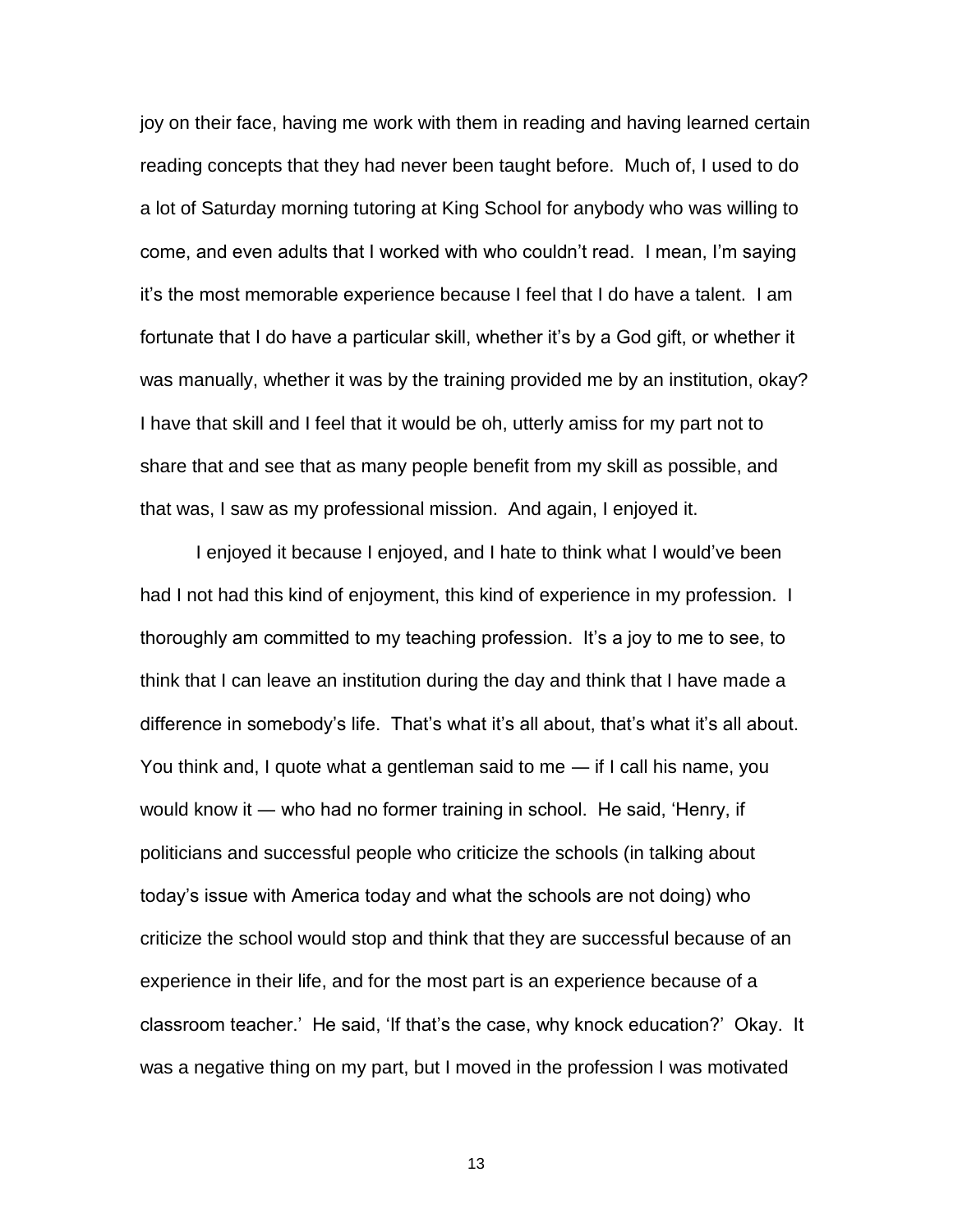simply because of the experience I had with my black principal. It wasn"t a positive experience, but it certainly worked in the reverse. I would love for it to be a positive experience, okay, but unfortunately it wasn"t. But I think it was, that experience was, of course, the experience you get at the secondary level at the junior high school was a different kind of experience too, and they all, you know, they all are different kinds of experience and they all have a certain, play a significant role in my whole professional experience and I don"t try to prioritize one against the other. They all are significant, each one of those: King School, junior high school, and the high school. Different, but significant.

Tyler: Could you tell us a little bit about the junior high when you was there?

Mears: I entered junior high school in 1968 as an assistant principal. At that time I was one of the few blacks on the staff. Moreover, I had some difficulty simply because, not just the mere fact of being black on the junior high school staff who had little experience with black administrators in positions anyway, other than the fact that Taylor Thomas was the black assistant principal here at the high school, okay. It complicated, the fact that I was younger . . .

[End Tape 1, Side A]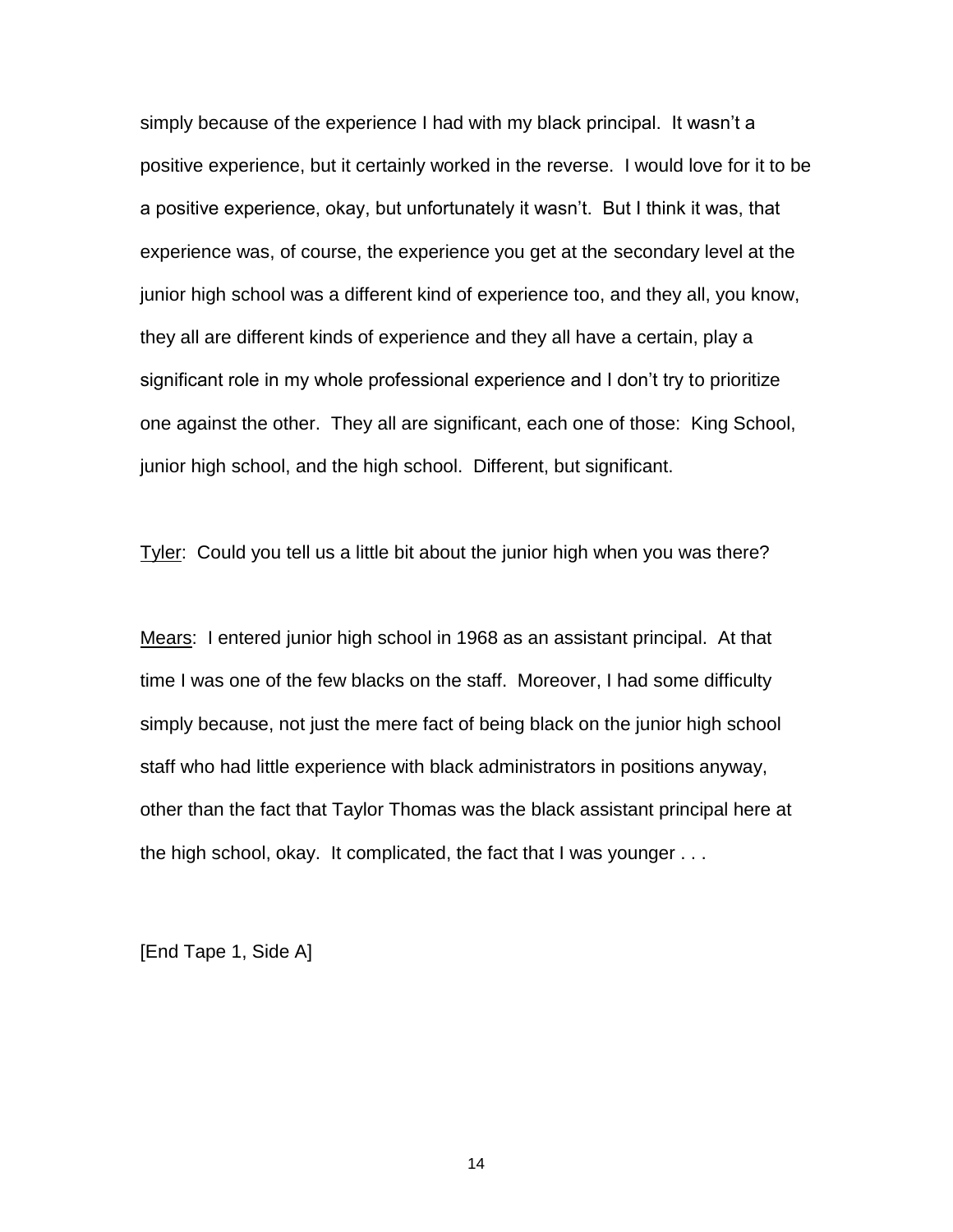## **Henry O. Mears Interview TAPE 1, SIDE B**

Mears: At the junior high school I had a wide range of experiences from the area of discipline, to program development, trying to implement programs and trying to come up with all kind of experiences, suggest and strategize experiences that I know that could yield to being a successful student or a group of students. And I saw that it was enjoyable to me. It's still enjoyable to me to see that it's something that we all could get together and work on that somebody had some success, or felt some success in terms of experiences.

High school, I came to the high school in 1977, even was more of, you know, another kind of challenge because I had seen the elementary, I"ve seen the junior high, now I see them ready to leave for the last time, and their last chance, and the last hope they have for being skillfully equipped to handle this ruthless world. And I too saw a mission in that, to feel that . . . A mission from the standpoint of having the responsibility of playing a critical role to see that those skills are adequately met so that they can adequately deal, and effectively deal with the adult life.

Tyler: What were the difference in the black children that attended the schools? What I mean is, how did they react to, you know, school, and did they interact very well, you know, when time had progressed or was it better when you first started interaction?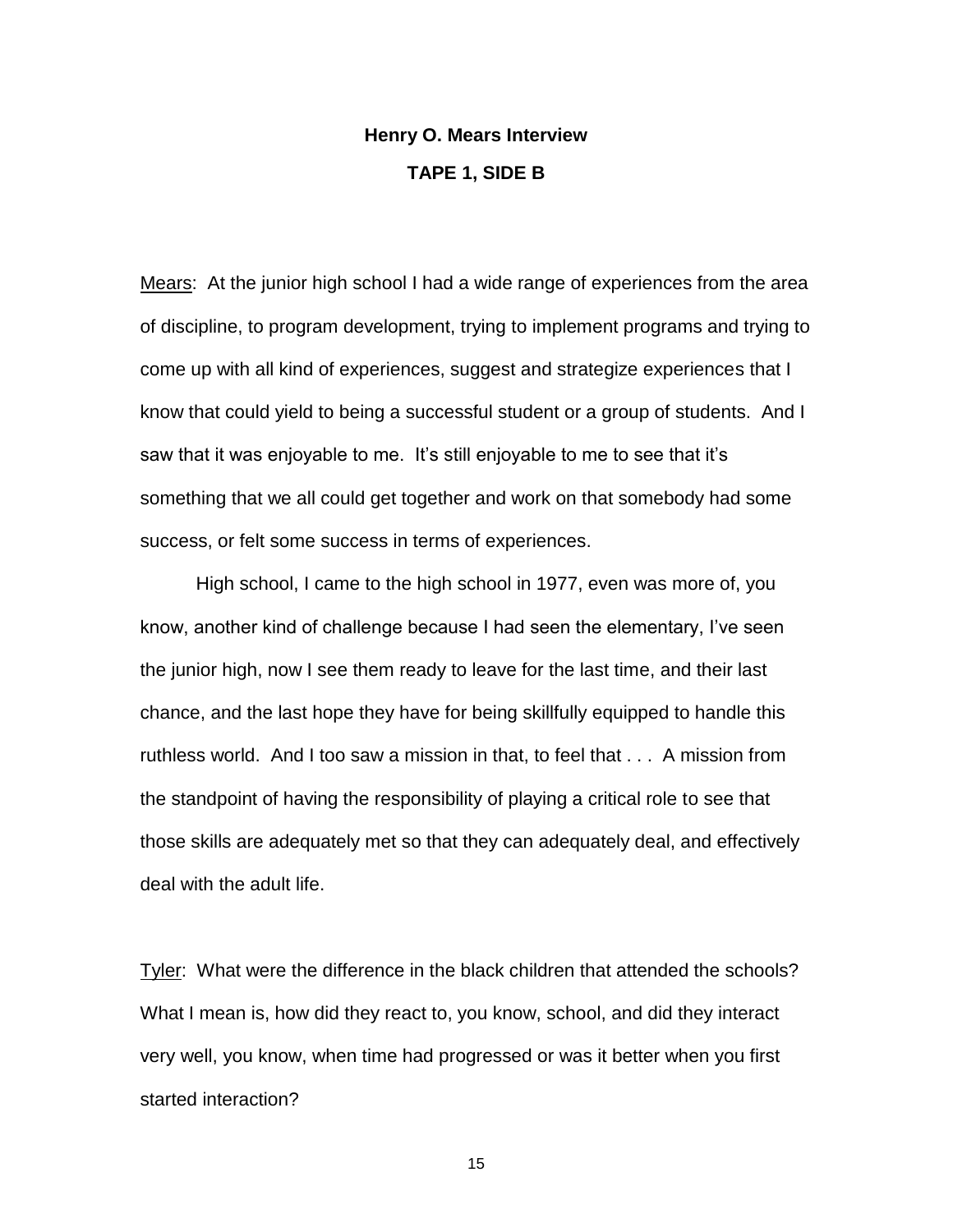Mears: Well, I don"t think the wishes and the motivation of black students were any more significant now than what they were then. I think the problem then is what while blacks were motivated and had the same kinds of desires, they didn"t have nearly the resources in terms of the skills, okay, to pursue those kinds of directions and those kinds of goals. Everybody, and always will be, and I think blacks have always valued education, okay, and the value placed on education then among the black families, among black students, is no different than what it is today, okay, except that today has been a more concerted effort on the part of the black community, a more concerted effort on the part of schools themselves, okay, to see that blacks get the same equal opportunity, okay, to at least maintain or have those skills it take to be successful and pursue those kinds of goals. I think the values is basically, of education, is basically the same.

The opportunities I think, as a result of the movement that concerns race, the civil rights movement across the country, I think the opportunities for blacks had been opened, okay. Yet at the same time, blacks are still having a tough time trying to maintain, or at least trying to appeal some of the key types of positions. This is also true in education. In other words, I don"t see any real difference in motivation or desire or the need or the value they perceive, and they value they have in education, then as opposed to now. I do see that blacks are taking more of an aggressive and concerted effort to develop certain strategies by which that is to be incurred, that is, by which that is to be developed.

The problem is that the schools and the public institutions being as responsive to those kinds of needs, wishes and strategies as proposed by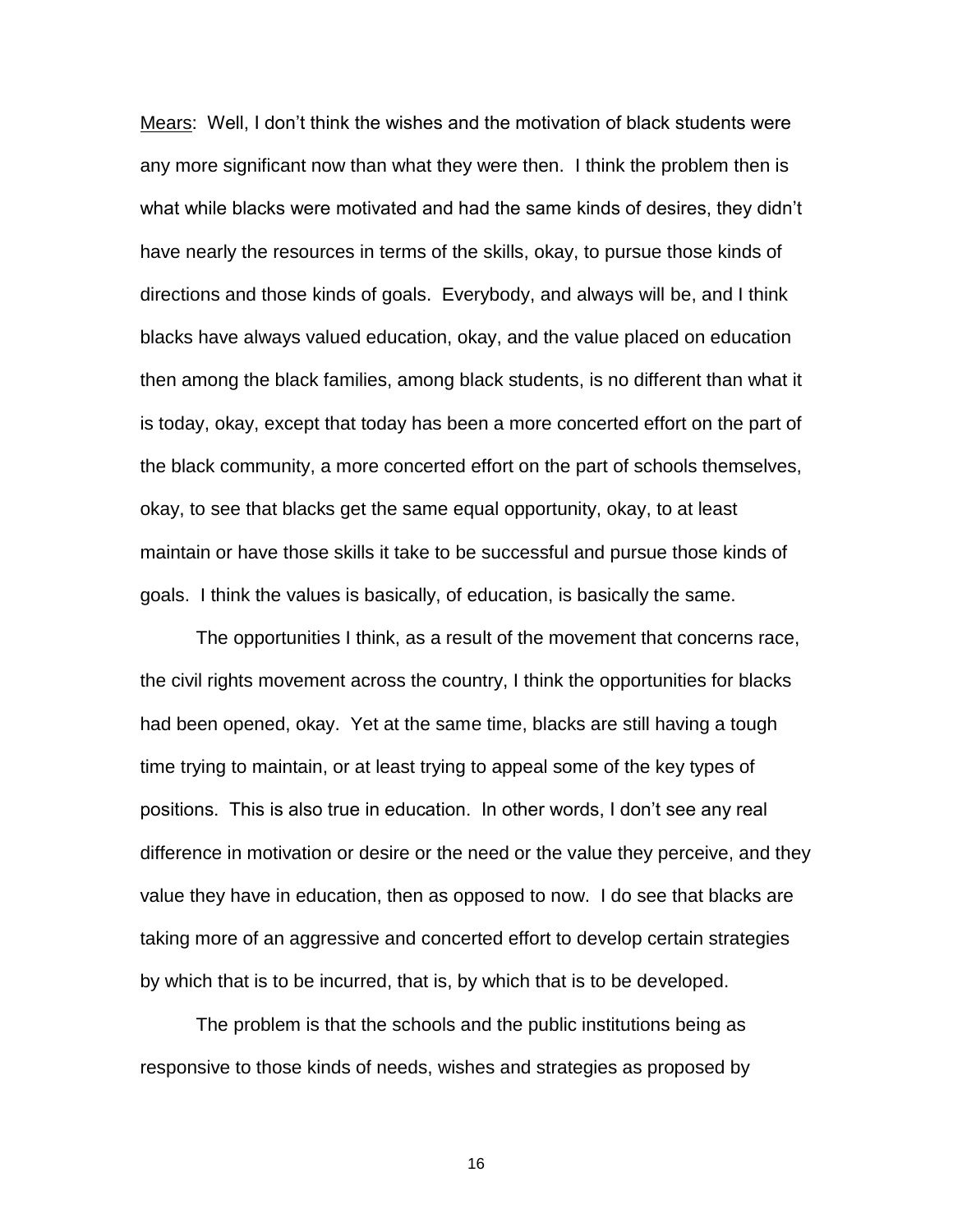blacks. I don"t see the schools and public institutions in terms of black needs in education any more responsive now than what they were ― they were more responsive then, than what they are now. "Cause I think there"s a period where maybe there was a certain level of sensitivity for blacks in public institutions. At least there was a guilt that, yes, maybe we have done some wrongdoing, and yes maybe we should open up some opportunities, okay. And at the same time is that it had been made known by many key leaders in this country that we have to implement and present policies and legislations that will affect the civil rights of blacks, okay. And they mandated some of those things, so now it"s a matter of just following mandates and in some instances institutions try to get rid of the same mandates that were legislated several years ago to guarantee certain opportunities for blacks, okay. So in other words I don"t see the responsiveness being as great now as it was then. And I think it's even more critical now that schools be responsive to development and strategies for blacks and their skills in terms of being successful, and pierce the jobs that I think blacks too have the capability of pursuing.

Tyler: I was wondering about your involvement in the community, in the black community. Could you tell us if you have joined any organizations?

Mears: Well it's kind of strange on how one views involvement. Yes, I've always been involved in the black community, I"ve always been part of black organizations. A matter of fact, at a time I was involved in the initial, first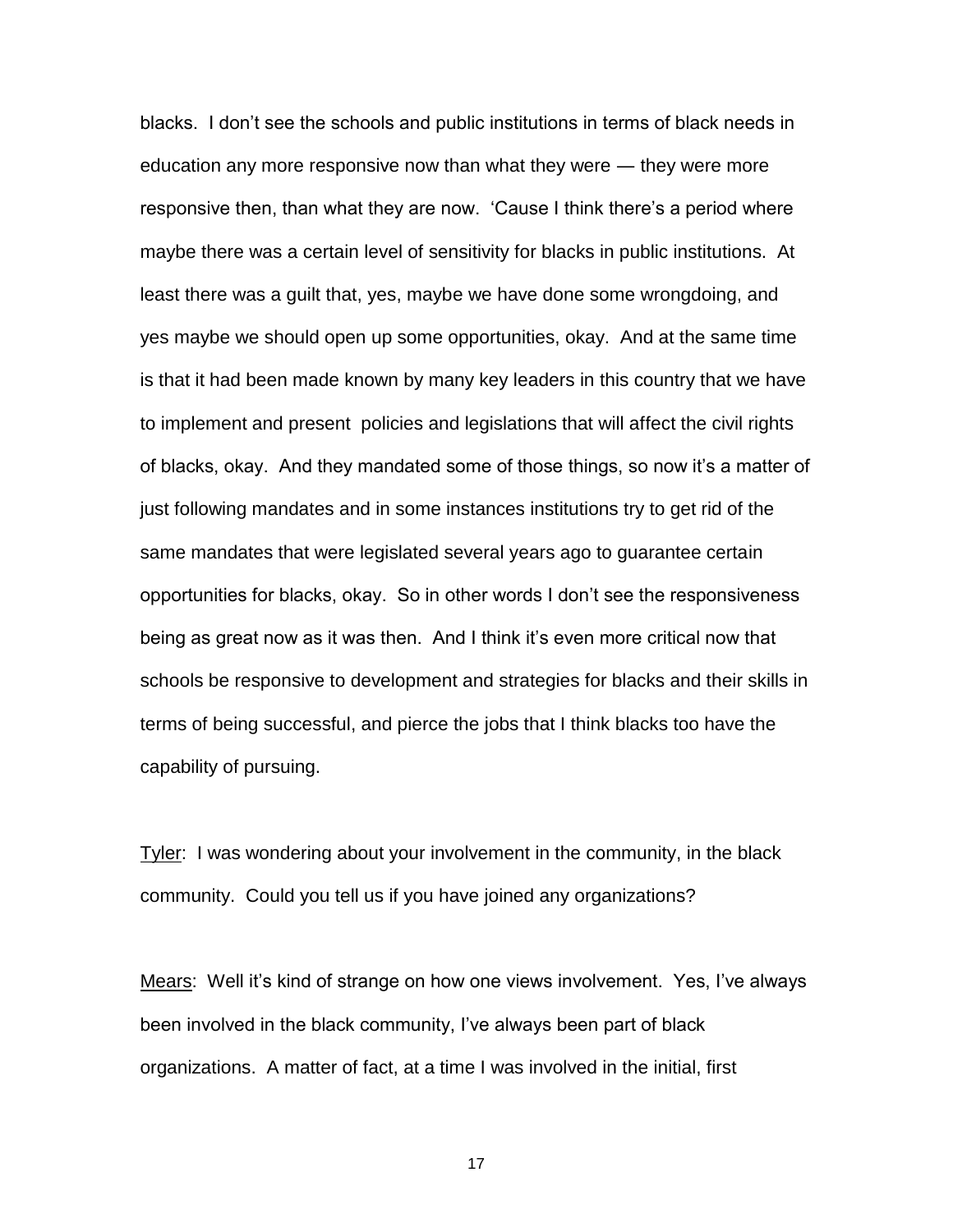Concerned Citizens Group that existed at that time, which whites perceived as a radical group of blacks, okay. When it was wasn"t proper to be a part of simply because I was part of the school and was supposed to be a professional man, and this was in direct conflict. Yes, I was always involved in that.

I have served on a number of boards and always been involved in the church. I am not one who is a visible, I guess you would say an active religious person. I"m one who believes in God, okay, very much believes in God. But I also believe that, and I hold very dearly to the principal that we have to believe in fellowshipping, okay, and fellowshipping to me is not doing it publicly. Fellowshipping to me is doing it inner with myself, and I don"t worry about who knows how much fellowship I do. It"s not stacking and showing how many, you know, it's not showing your track record, okay, and comparing your track record publicly. Yes I have been, I have been involved in the black community. Now whether one interprets involvement as one who's out there all the time carrying a picket sign and doing like that, well I have a kind of a personality that doesn"t lend itself often, frequently to those kinds of activities. Yet, at the same time, it does not mean that I can"t actively be involved to affect the change by which we are all trying to bring about that affect blacks.

Yes, I've served on a number of boards in many areas, and I have also initiated some things myself with the black community. And see, Pat, see, it's not what, see it's not really what I do to gain visible credibility for the black community, okay. It's what I do for Pat when needs it done, okay. See my way of fellowshipping is this, Pat. Is that, I have to some extent, and I don"t want you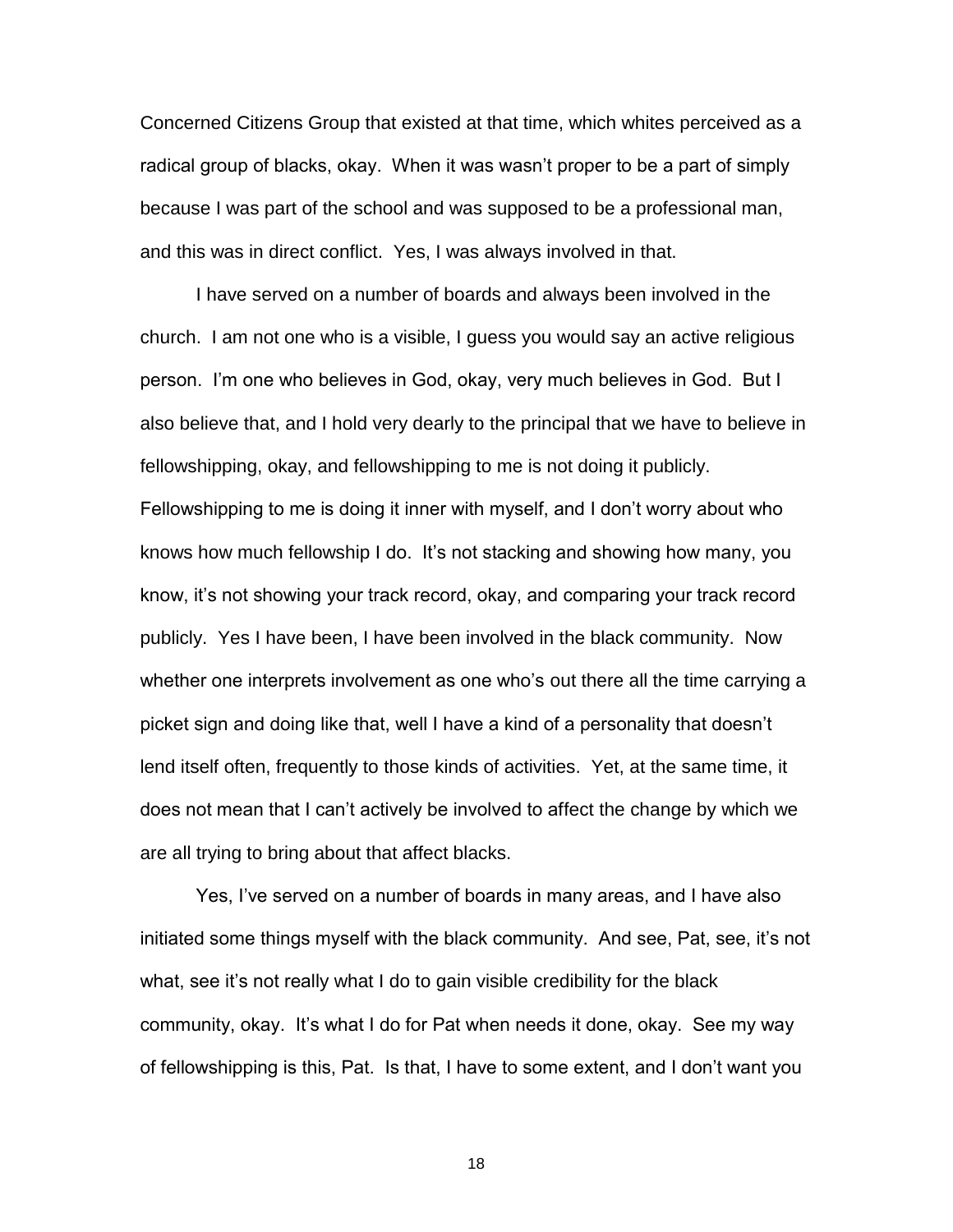to interpret this as being boastful, okay. I don"t want to say that I have arrived because I"m still the "nigger." Anyway you slice it, I don"t care where you go, the white American still perceives you as a "nigger," okay, and it's a reality with me, okay. But the point being is that I believe wholeheartedly is that the way you have to di-strategize this is that, I have skills to offer, okay. I have the experience that you can benefit, okay. I have some authority that I think I can perfect things for you, okay. So the point is this, do it for Pat. Okay? Now what Pat is supposed to do is do it for her (referring to Melinda). What she"s supposed to do is not forget who done it for you. Okay, and that"s got to passed, and that"s got to be almost a broad chain reaction that we have to do. Other ethnic groups do it to affect the lives. They do that. They manipulate their resources. They do that Pat, and that"s something we have to, as a black group we have to do. Now that"s my involvement, that"s my involvement. And when I involve myself in that kind of thing I don"t expect to get up and say, "Well Henry Mears is doing this and Henry Mears is doing that, and Henry Mears is doing that.' Okay, that's not why I do it. I don"t expect to be accountable, to give account of that until Pat, excuse me. (The tape recorder is turned off and then back on.)

Mears: So that"s my way of operating Pat. Pat, I"ve seen it all. See, one cannot talk to me about racism. One cannot talk to me about classism. One cannot talk to me about being denied opportunities, okay. But one cannot talk to me about having confronted strategies where you know people are setting up strategies, be it black or white. I've experienced it all. See, I've experienced strategies where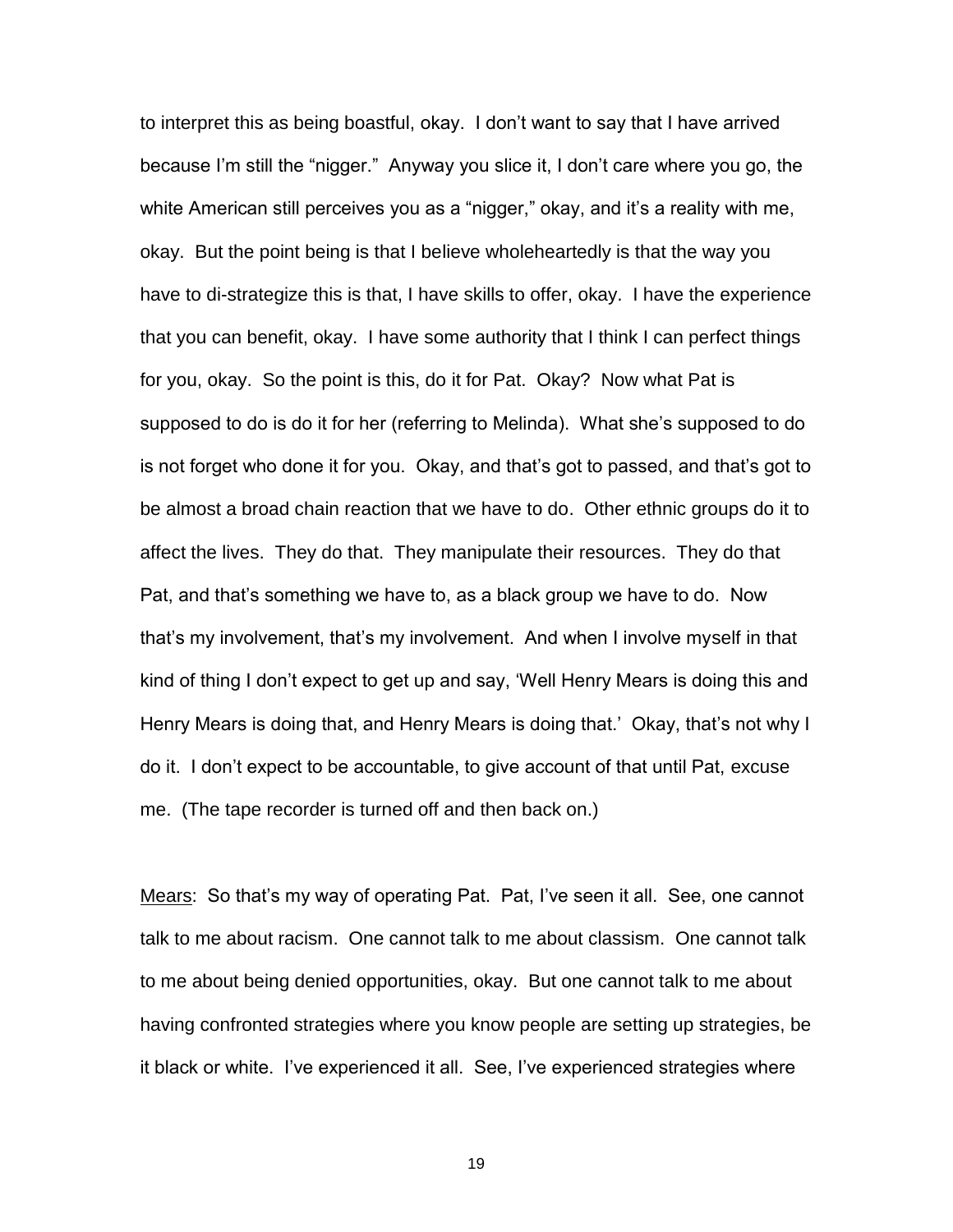blacks are just as guilty of what they accuse whites of doing to deny blacks opportunities, okay, because at that point they want to bring about, at that point it becomes not racism, but classism, okay. So I have a tough time dealing with that. I have a tough time dealing with that. I think we have to deal with the standpoint of open and honesty in terms of if we all about that mission, we all about the mission. Okay.

See, we all about the mission, we don"t have to do a check and balance on each other. We don"t have to say what he"s doing or what he"s not doing, okay, because we all have confidence that we"re all about the same mission, okay, and no one worries about well how much of that have you done and how much of that I"ve done, okay. See because Pat as I go back and I think, and I think and one of the things that I do feel good about, I frequently get phone calls that say, "Mr. Mears I want to thank you, remember so and so, remember that time,' okay. And this is not from black kids — white kids, too. That's my mission. That"s my mission because Pat, the poor white kid is in worse shape than the black kid, because he does not or she does not have the \_\_\_\_\_\_\_ for them that black kids have frequently in our public institutions. See, Pat, you can come to me, as an example, as a black kid because you, for whatever reason, perceived that Mr. Mears might be, you know, amenable, at least sensitive to my problem because I"m black, okay. Well, how many poor white kids can identify somebody on this staff that they can lean on? Not always the case, not always the case, okay. But I was just trying to make a point.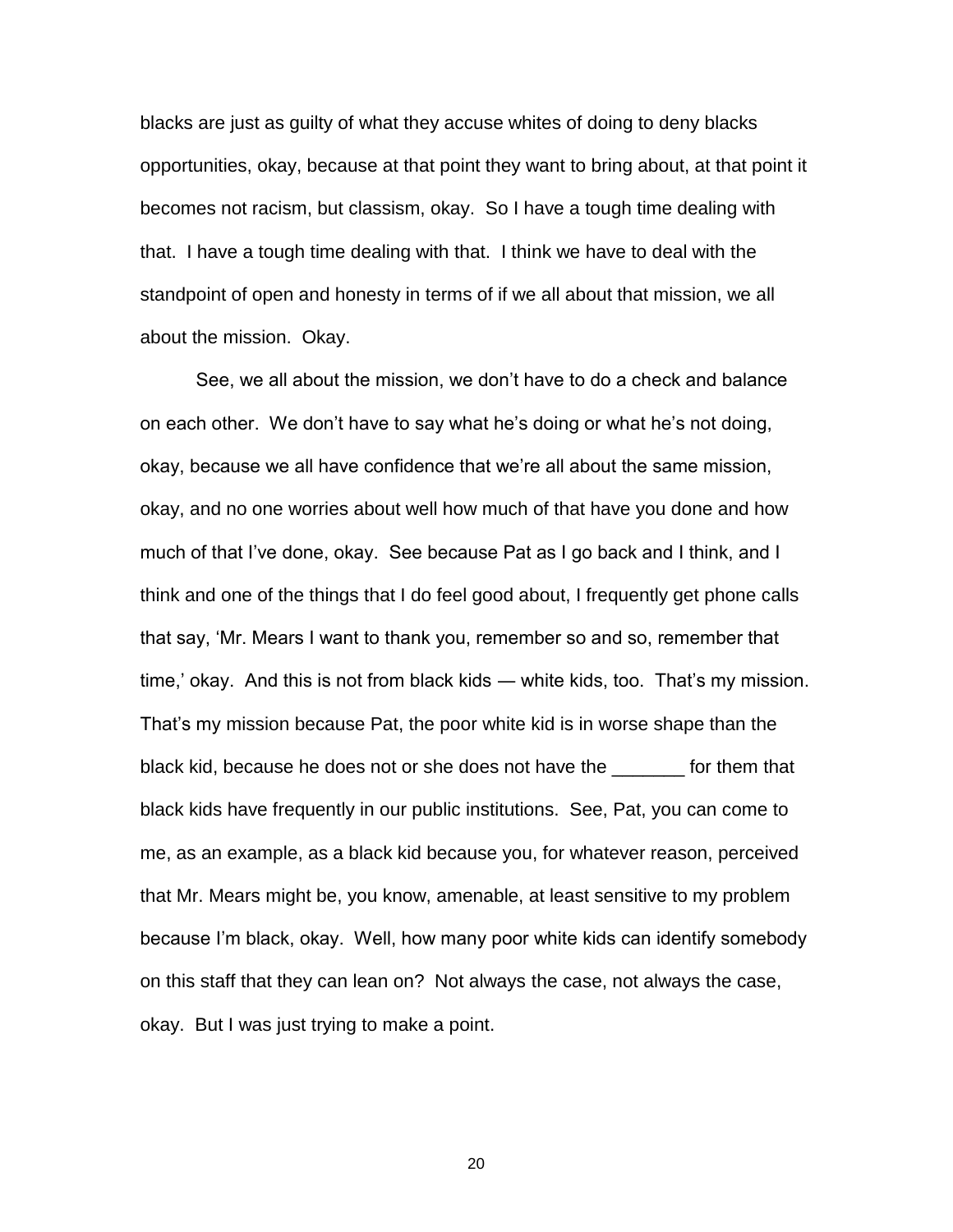Roundtree: I have a question, you know, about Dr. Young and what's happening. The churches are supporting him a lot, you know, and I was wondering like when you came here was the church as much involved as it is now with things going on in the community with people trying to get justice?

Mears: Well, I think the concerns were there okay, but see when I first came in the community I don"t thinks the church had really developed the subject by which they articulate that kind of involvement, and I think that's been a big plus in the community. Now they have developed that structure, okay, and that strategy by which they can become involved in terms of to get involved in activities that do affect blacks, okay, in the community. See you have to understand that"s one of the purposes of the black church, period. It"s always been one of the purposes of the black church, okay. And it"s not to say that serving God is secondary, no that"s not the case, okay. But, church has always been that institution by which blacks rallied around, okay, to express his own concerns about what happened and what affects them.

But collectively that had not happened in this community because they had not developed that kind of strategy and structure. Maybe at that point there had not been a need to do so, until the civil rights movement. And if you know, that whole civil rights movement generated out of the church, okay. See Martin Luther King was about God, okay, and Martin Luther King knew that God was about humanity. So I"m saying that whole thing rallied and generated around and about the church.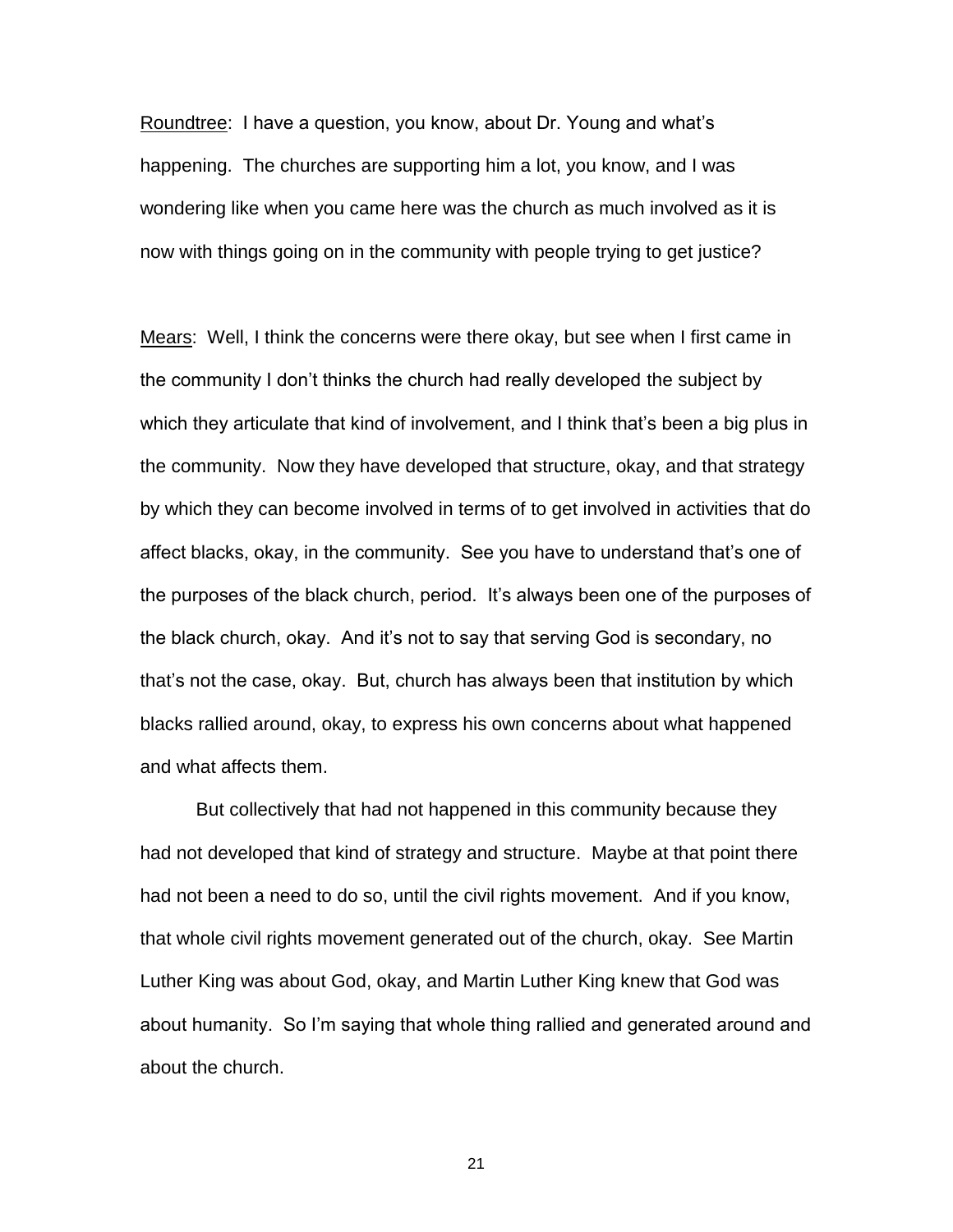Roundtree: Another thing is the government, the form of government, when you came here was it more for the people or did it benefit blacks more?

Mears: No. No. No more than what it does right now, okay. Keep in mind that, and I"m just a belief of this. I don"t think the democracy in the government in our country and it also is the same way local. See, local is no more, see local government is just a replica of what happens nationally, okay. That they"re no more concerned ― maybe, I"ll retract that. While there may be some concerns about me, the ultimate concerns is about him, okay. Him meaning that, it"s the government, okay. We operate in this society and our society always reflects the government, policies, mandates, and the like and the behaviors of the government, okay. We operate with a society that"s a class society. And we operate with a philosophy and we actually practice even in our schools, our government, our churches: classes, class, class. There"s somebody got to be on the bottom.

In the black community there"s somebody"s got to be on the bottom, usually it's the guy who doesn't have a degree, okay. It's goes right back to the same thing I talked to you about in my high school days. Somebody in that school system and that all-black high school had to be on the bottom, and it was those kids who rode the bus, poor kids, poor black kids. See what I"m saying? That"s the syndrome we operate from in this whole American society. In public institutions and public schools, somebody"s got to be on the bottom. Who is it? Usually the black kids.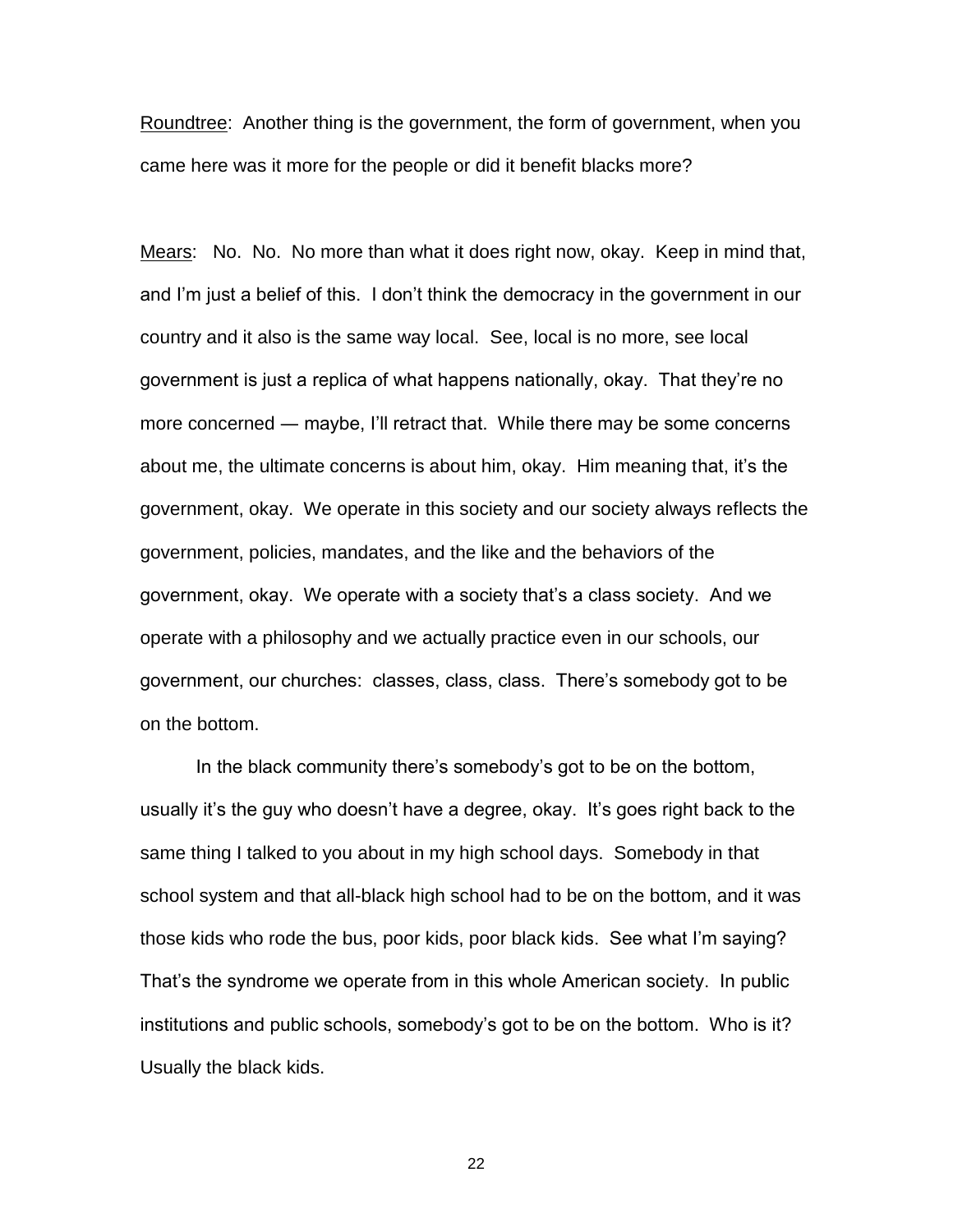In government, in legislation, okay, mandates are there to affect the mass majority. Now who's the mass majority in this community, in this society? White middle class, okay. Give an example. Black kids in Harlem, New York, in the thirties, the forties, fifties, always, blacks always experience with heroin and drugs, always, okay. That"s always been sort of one of the activities in New York and many other cities. I knew blacks \_\_\_\_\_\_\_\_\_, because that's how certain white leaders made their capitalizing on the weaknesses of blacks, okay. Now see, we never recognize there was a drug problem till certain whites starting having drugs. And it's like a classic statement, I've always said. I came to Urbana in 1965. I used to see kids in King Park all the time just smoking and \_\_\_\_\_\_ marijuana, okay. Marijuana and drug use in Urbana schools did not become an issue until a couple of white kids, and I say, a couple of white kids on the Southeast Urbana started taking more than three aspirins, okay, then it became a problem. (Tape recorder is shut off and then turned back on.)

Mears: I don"t think the government is significantly changing. It"s unfortunate that in a society that people have to remind people that we are human beings too, even when we make a significant percentage of this society as blacks. I don"t think it"s changed that much. I think it"s changed in terms of how blacks have been enabled by the way of skill and by way of training to filtrate some of the professions and certain positions. But, I don"t think the attitudes is changed, and I think Reagan is proving that, okay. I think the attitude is still there because you know what Reagan represents, right? But you also know the big population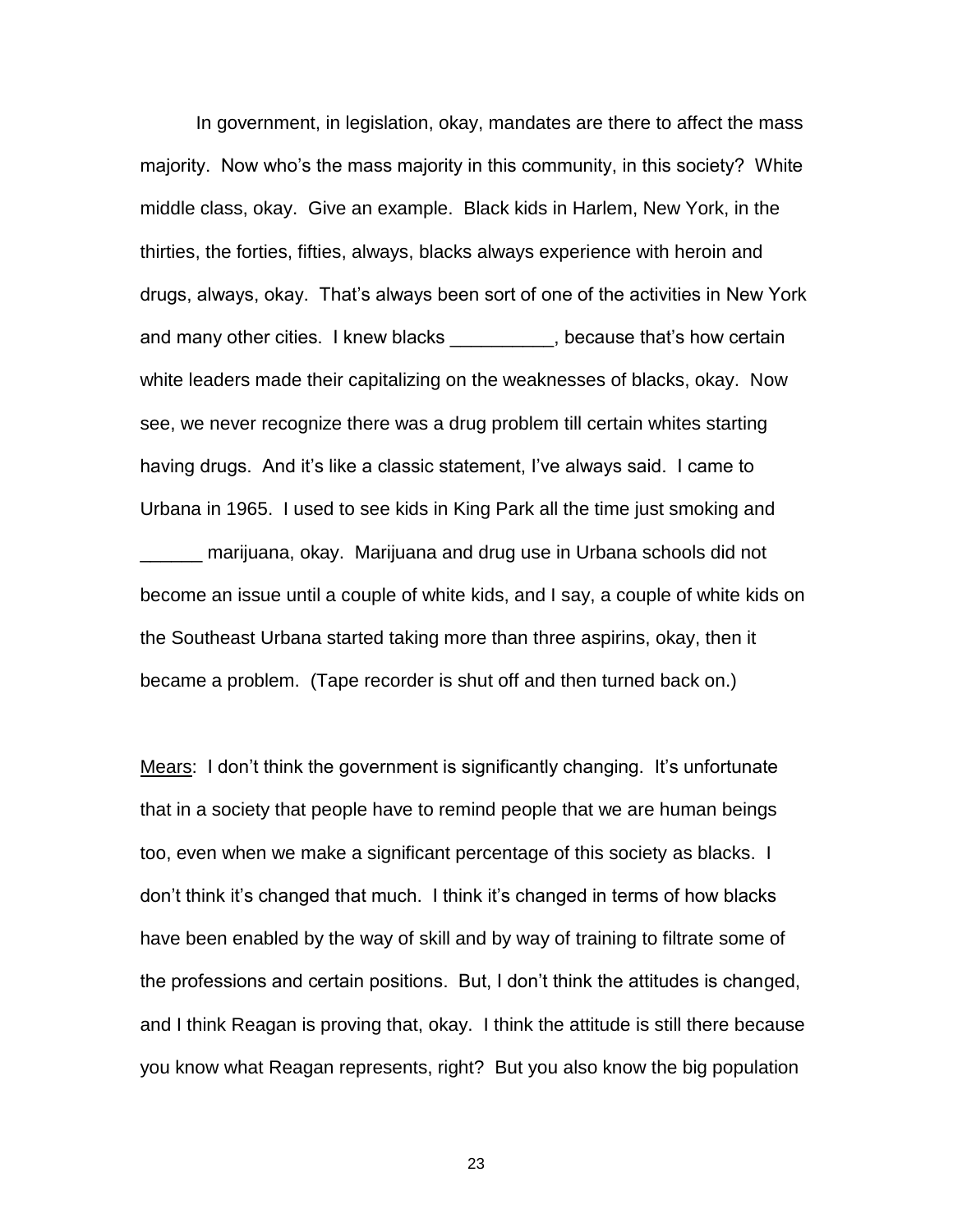that put him there. Isn"t that the thinking of this community? Isn"t that the thinking of the country?

See the president of this country by way of election, the personality, the behavior of the president always reflects the population of people who elected him. So when you talk about Reagan you"re not talking about a personality, an individual man. What you"re talking about is a significant population of this country. He represents the thinking of the majority of this country. Keep that in mind. So you"re not criticizing him as an individual. See when he talks about supporting schools who segregate against blacks, private schools, I mean giving them tax breaks, and you know the issue, I don"t know if you know the issue.

Well, there are several schools in this country, and one is North Carolina, Jones University, who are getting tax breaks as a non-profit organization. That"s a big chunk of money, okay. That means it"s government supported. Tax breaks, when they segregate, are discriminating against blacks. Blacks can"t enroll. Private schools. And what Reagan is saying is that they have a right to do that. Now certainly that is the thinking of this country, okay. Well, Reagan says he agrees with that. Now that man didn"t say he"d agree with that if he didn"t have the backing of a lot of people. Keep that in mind. Okay, so, you know, I am saying it. I"m not sitting here trying to be overly critical about government, but I"m saying there"s a reality that does not limit itself to just race also. It"s a class reality.

If you were in a town of all blacks, honey, I would stake my life on it, you would have the same discrimination that you experience in a mixed population,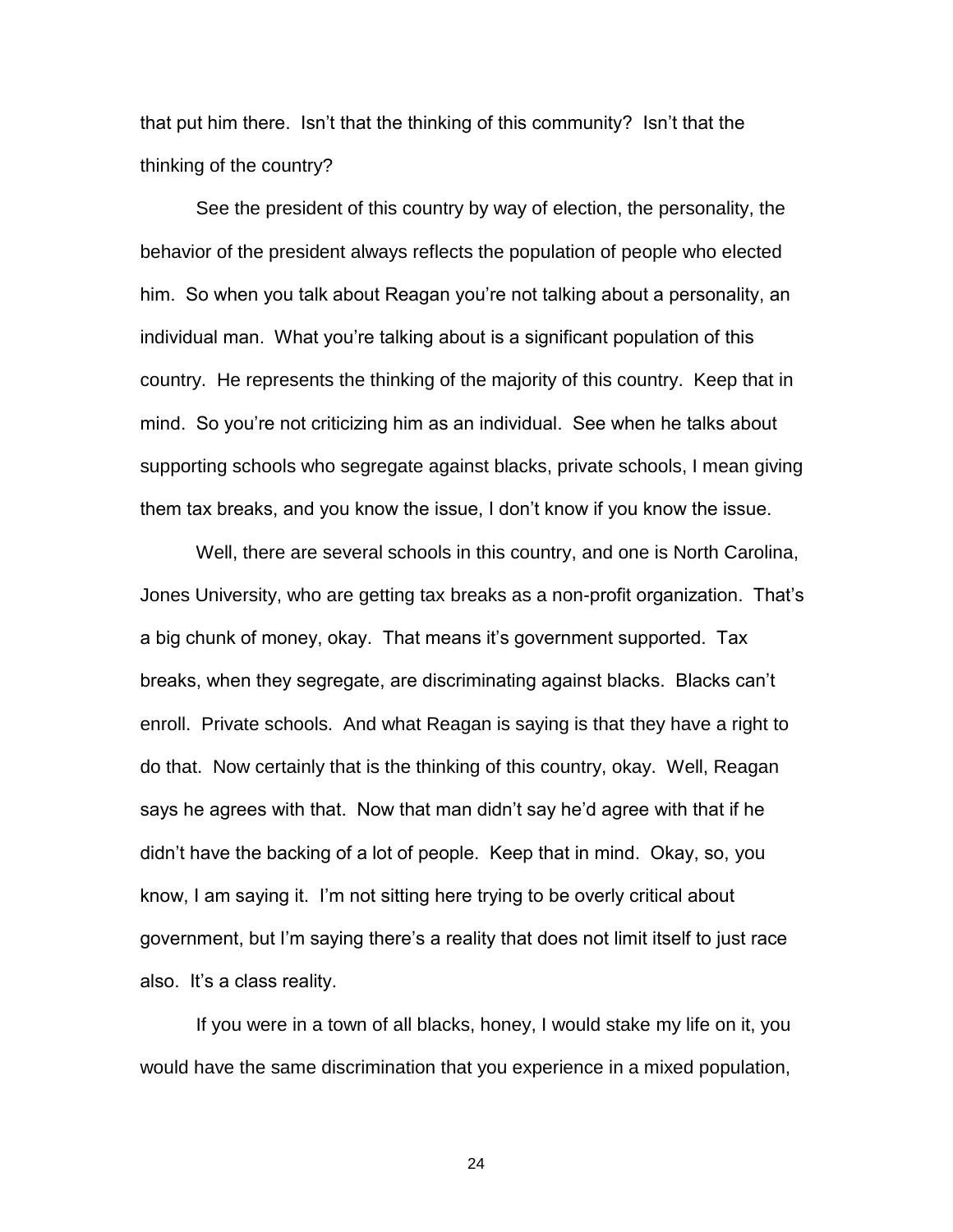but there we call it class. A mixed population we call it racism. And it's both in a mixed population: racism and classism. But see, in a mixed population, even when you"re white and poor, you don"t have anything going for you, okay. But what you have going for you is when you"re poor white, who"s operating competitively with the black. But if you"re a poor white operating with another white, you don"t have anything going for you. But you have something going for you when you"re operate against black, okay.

Roundtree: About the job opportunities, how were they when you first came here?

Mears: Well, let me try to sum that up this way. Is that, there were not many job opportunities for blacks because there are certain positions that the local white community perceived that blacks should hold and shouldn"t go any further, okay. And that still holds true. I'm not saying it's changed very much. You haven't seen a black superintendent. That has not changed very much, okay. Is that, because that has a certain amount to whites, a certain amount of authority and which comes along with some expertise that we don't feel blacks have, okay, to perform in those areas. When I first came into the community after the first two years, I was working on a master"s degree, which I was to receive in August of 1968. The individual who was director of personnel at the time, we got into a casual conversation. I"ll never forget it – it was the hall of King School. And he said, "You"re working on your masters, and I understand you"re just about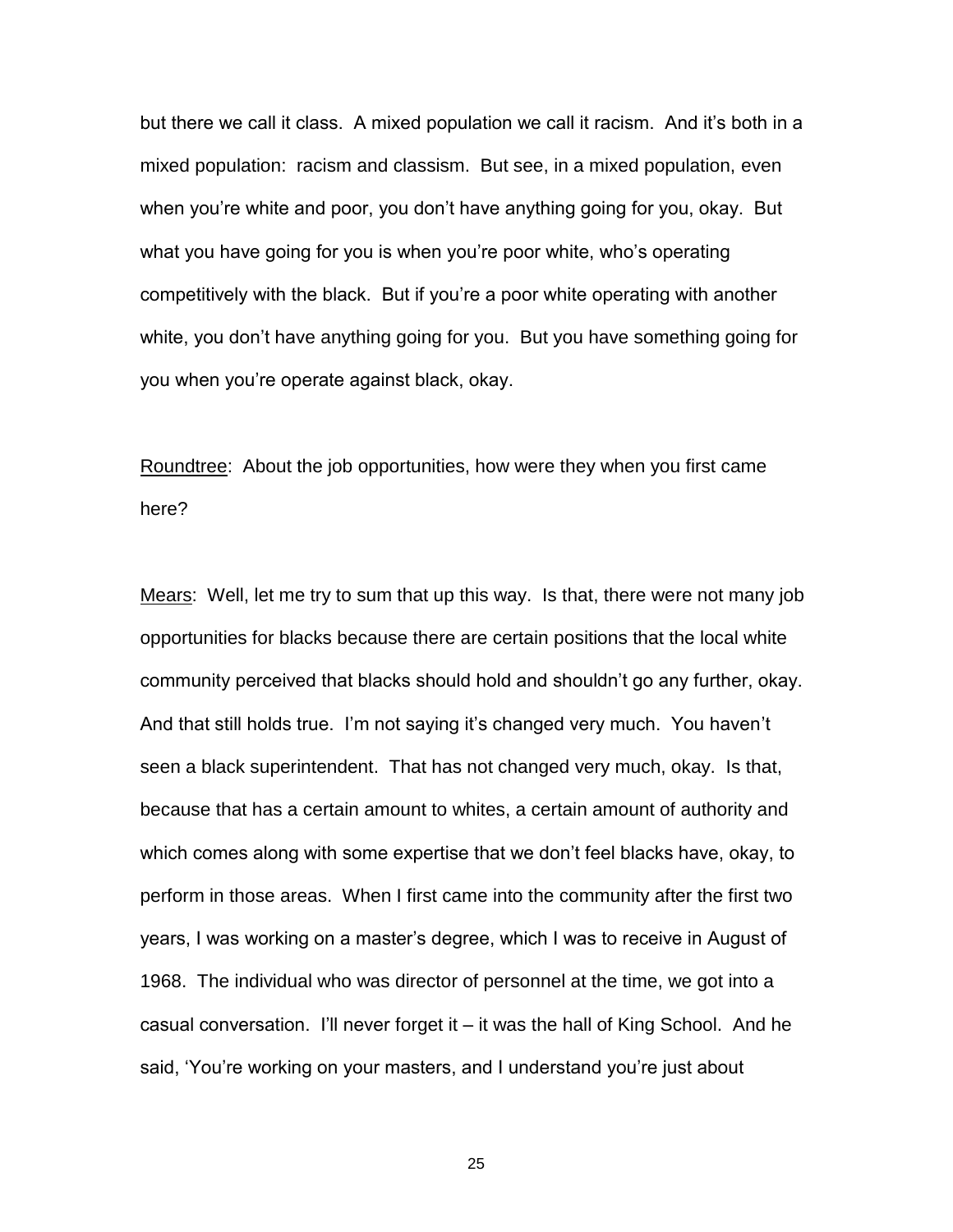finished." I said, "Yes." He said, "What do you intend to do?" I said, "Well, you know, I'm working on my masters.' No, I said, 'I'm working getting my masters in elementary education, and I'm putting some emphasis on school administration.' He said, 'Well, you know, there's not very much around in administration.'

You see, the same guy who"s director of personnel, and the same guy who knew right away that there were two jobs available in – one job I believe in principalship, as an administrative job opening in Urbana. But what he was telling me, there"s not much for blacks. That"s exactly what he was telling me, and I tried to make him tell me that, and he wouldn"t. He wouldn"t admit it. I said, "What you"re telling me about is there isn"t anything for blacks,"

By the same token is that . . . And I have experience situations where, you know, that I personally challenged for some jobs that you know I wasn"t successful in getting while, you know, it"s hard to say that it was because of race, because at the same time I had to go back, too, and look at my credentials. You see what I"m saying? I mean to make sure that I"m thoroughly qualified, at least competitive. See, one thing you have to keep in mind is that you have to be twice as good – ten times as good – to compete with average white in certain positions, but you got to be super. See, the average white can come up and laugh, and I"m not saying that as put down, okay, but, it"s a reality that the black guy who beats the average white out on a job is a super black guy. He"s super, or she"s super, okay. Absolute super. Any running back you ever know that played football was a superstar, wasn"t he? You didn"t have any ordinary blacks running. You had ordinary whites, didn"t you? Okay. And right now, today, if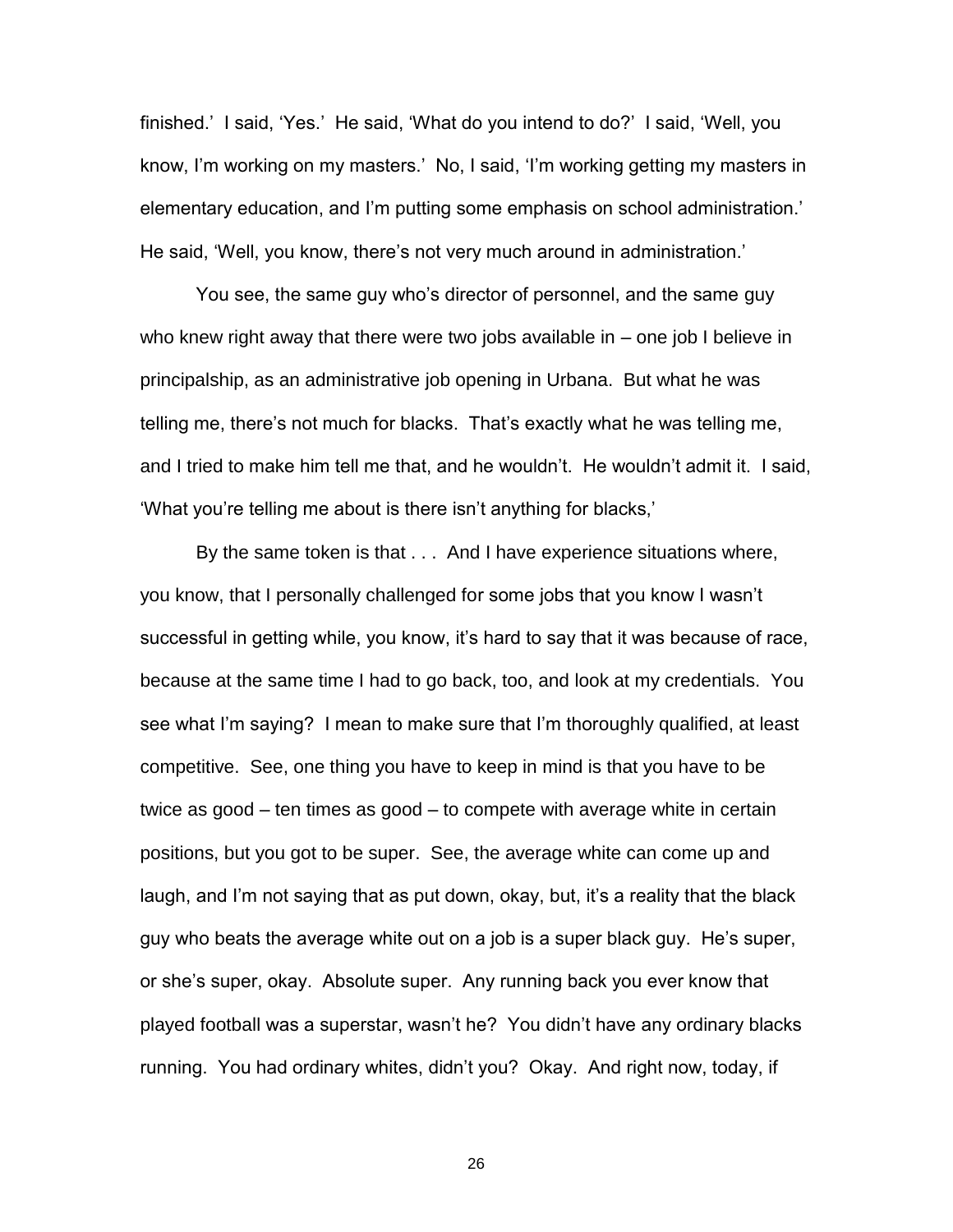you"re a football fan, right now, today, when you see a black quarterback in the pros, you immediately think that he must be super, okay. And it"s just the reverse in basketball. When you see white guys now in basketball, you think they must be super, that they can play with the "super blacks." You see what I'm saying? So it's the context in which you place that.

Roundtree: I wanted to talk a little bit about school, since you"ve been in King, the junior high, how the parents interact with their students. Have they been involved with teachers in conferences, talking to them about their work?

Mears: Unfortunately, there's never been enough of black parents involved in the schooling of their kids, okay. And I"m one who holds true, holds firmly on the belief that if you want your kid to have successes in our public school, you"ve got to take an interest in what direction they go, okay. You cannot chance leaving the total livelihood, and the total education of your child up to a classroom teacher. You"ve got to make sure you"re there, not to tell a classroom teacher what to do, or not to supplant the classroom teaching in terms of what skills and strategies in providing the professional strategy by which to provide your child some experiences. But you"re there to help remind and help to remind teachers that they too have a responsibility and must be accountable to the teaching and the learning of your kid. By the same token, you have to show your child that you"re interested in that. There"s an old saying that charity starts at home and spreads above, and I believe in that. That too frequently, too frequently, in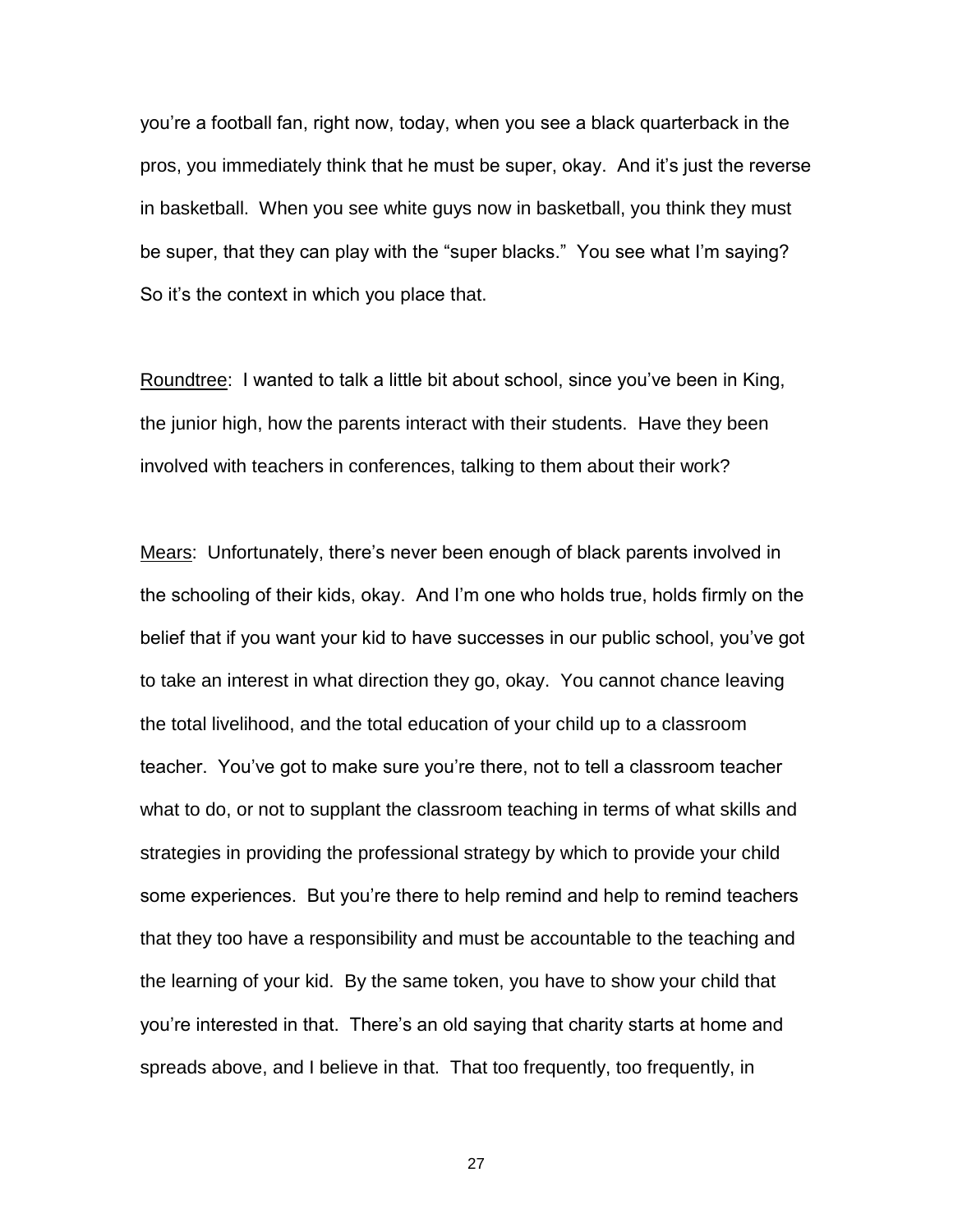having had experience in the public schools, and we aren"t perfect, okay, but too frequently we leave the education of our child up to the public school. You know, I mean we don"t take a direct interest in it.

Now let"s look at that from a political standpoint and I"m talking about a real – that was an idealistic parental kind of involvement, community idealistic kind of involvement once you take it from school. But let"s look at it from a political standpoint. The average classroom teacher, and I"ll say average now. There are some people who are beyond that point, but the average classroom teacher is going to respond to the child that she knows or he knows that the parent is most concerned about. That"s just human nature. It"s human nature. It"s human nature, okay. Because this young man on my left is entering in a school where his parent is never involved, you don"t see him around, or he comes from an area where you know people don"t get involved and different things, okay. And he may be highly motivated. And this may be an extreme case, but I"m just trying to make a point. It"s not true all times. As opposed to you, okay, who comes from a family that you know is well-known, know that"s going to watch the teacher and every move she makes.

[End Tape 1, Side B]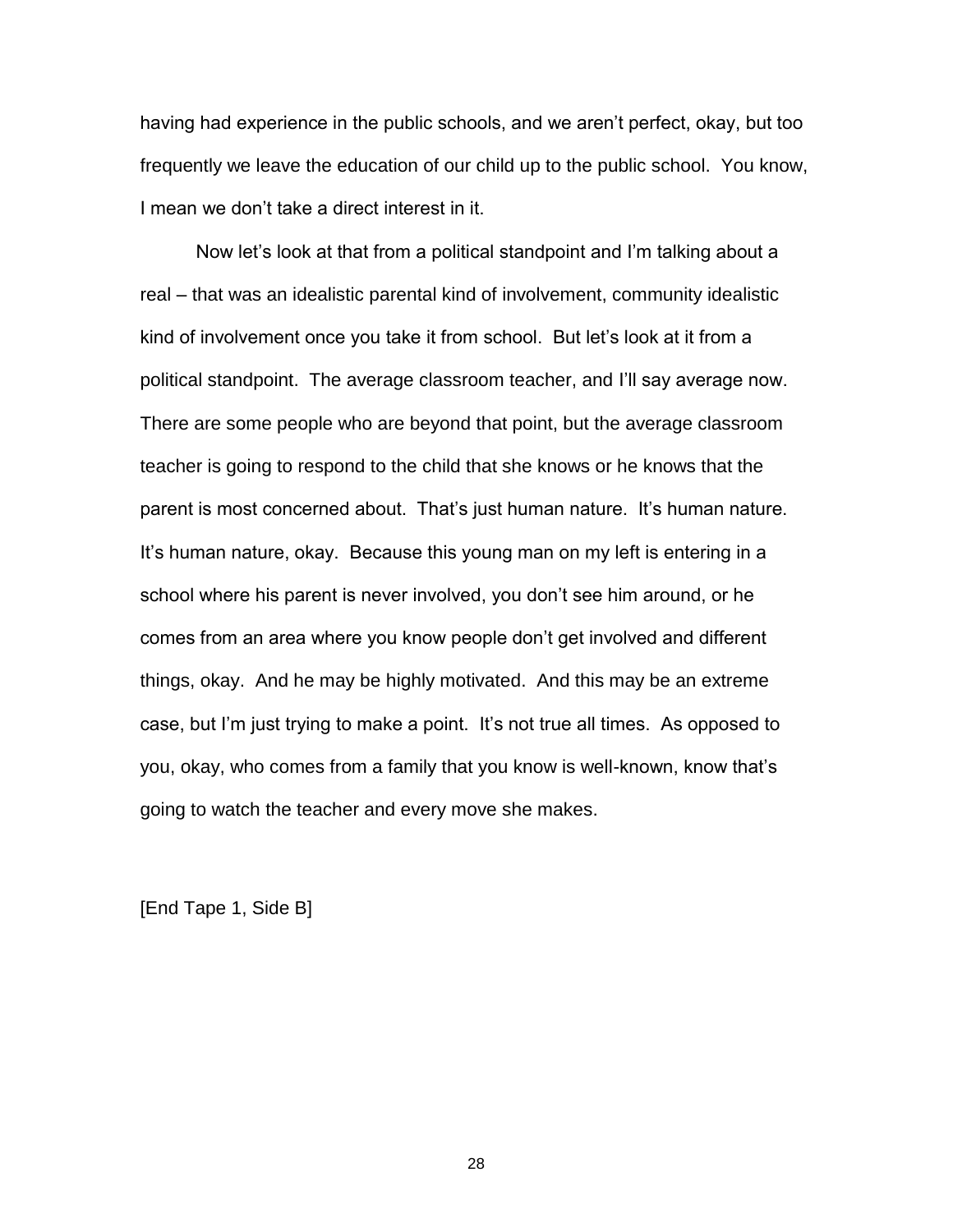## **Henry O. Mears Interview TAPE 2, SIDE A**

Mears: Okay, "cause I"m going to have be accountable for that. You see that"s dealing with the human nature, and that"s why I say, and I hate to say, use the term that there are certain kinds of threats and intimidations that just the mere presence of people in terms of . . . But maybe that"s what public schools need, maybe that's what we need. \_\_\_\_\_\_\_\_\_\_\_\_\_\_\_\_\_\_. I love to see parents, whether we agree or disagree. I love to see parents actively involved. I love to see that. As a matter of fact, I used to pull all kinds of stunts when I was teaching at King School, because I never saw a parent at King School. And King School is right in the heart of the community. Okay. But I found myself having to do social work what was unfortunate. I had to go around the next block and visit, okay, and I had to do certain things, and write certain notes that aroused parents and made them mad so they could come out and argue with me. You follow what I"m saying? And it was almost like a gimmick. But that"s the kind of thing that, that"s the kind of thing that you get involved in. (Tape recorder is turned off and on again.)

Mears: Pat, it's that, I welcome that, I think that's what makes a healthy learning environment. See, we"ve always treated learning and schooling as if though it"s something that only the privileged should have. Okay. And that's the way we operate it because it"s only the privileged who"ve been out there bidding for their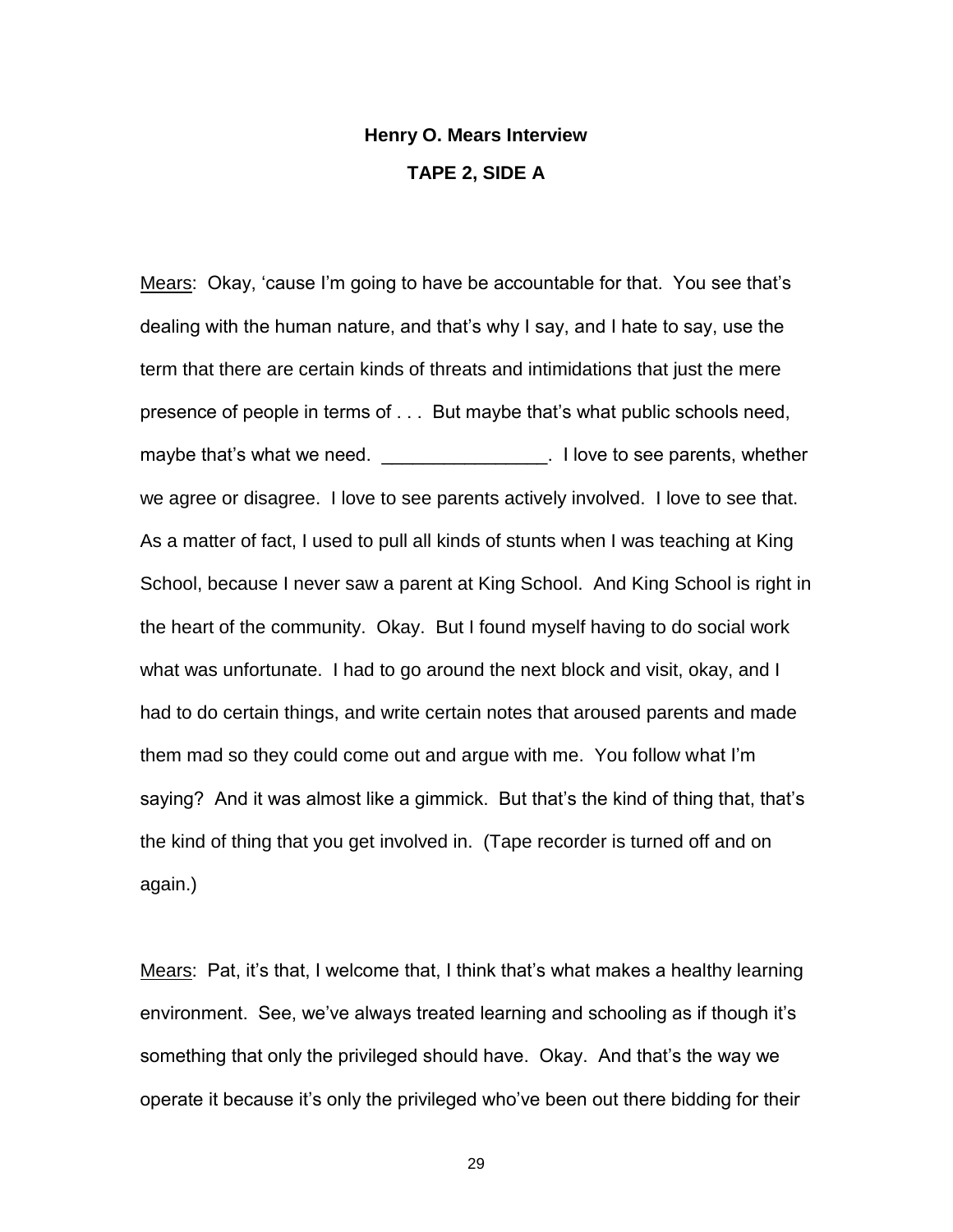share. The underprivileged, they haven"t been actually bidding for their share, so therefore, we don"t feel as nearly responsive to them.

I applied for a job once, Pat, and I won't tell you where, where I was not offered a job, okay, where everybody knew on the entire committee, even I, it was obvious that I was head and shoulders above the person who finally got the job. Okay. But the reason given to me when I asked why wasn"t I offered the job, is that I was too committed to the black and the poor kid. That"s how I was perceived. That"s unfortunate. But it"s also complimentary to me because he told me who I am. Okay. See, Pat, my argument is that if you come to me as a person who does not have reading skills, okay, and she comes to me gifted, as described and defined by all my criteria, okay, as a gifted child who"s a superb reader. See, I feel more responsive if I got a choice between the greatest, most motivated, most outstanding teacher, I think you would benefit most from that teaching than she would. That"s my feeling, you need it most. See, she can still survive the lazy, incompetent, non-concerned teacher. You can"t. That even further complicates your problem. Okay. See, that even further complicates your problem. And that"s, you know, I mean, of course, you can"t always stack it up, because it's not really the way we operate in the school system. But honestly, in many cases, if you walk in some of the school systems and you look at where your programs are, your gifted programs. (Machine is turned off.)